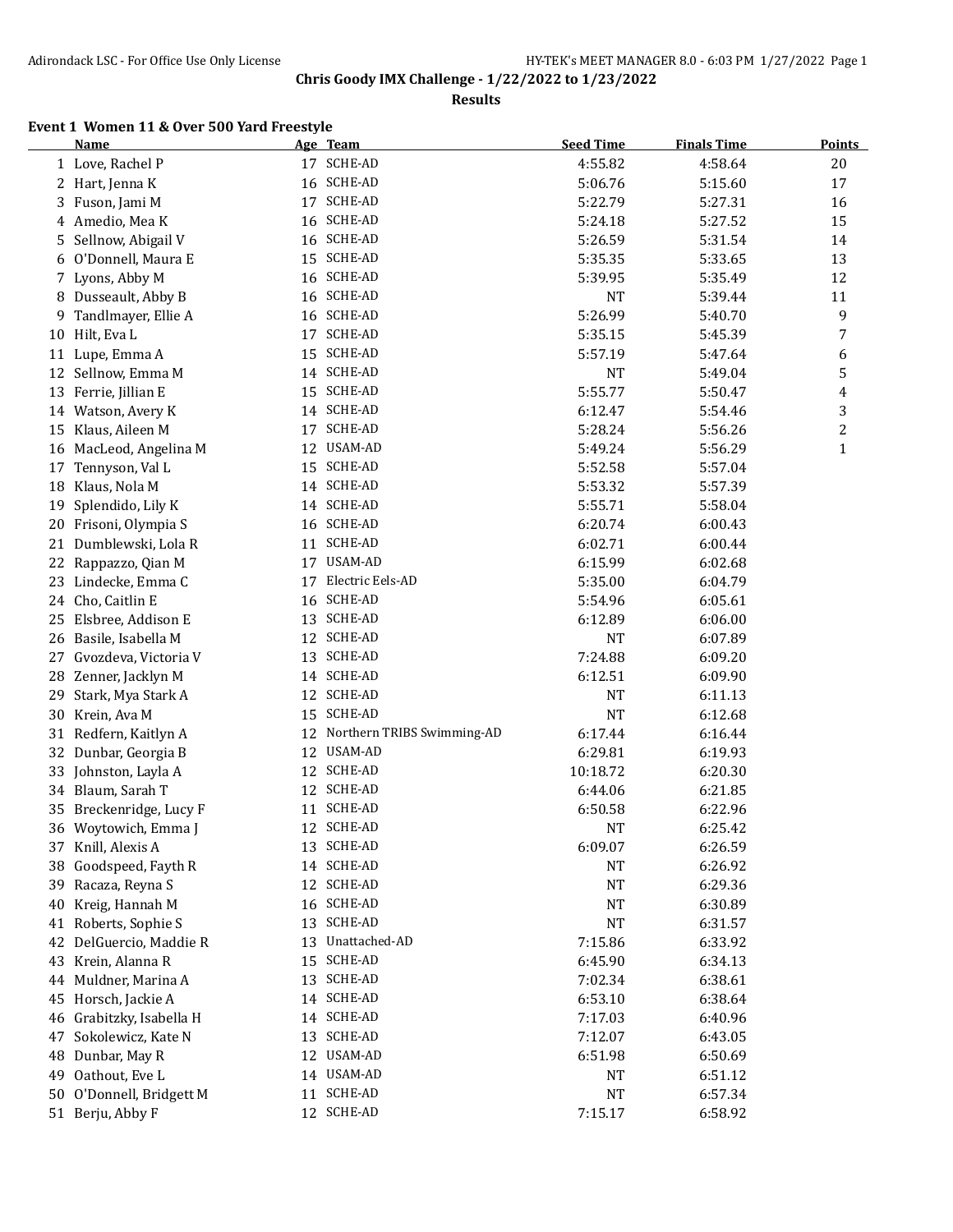**Results**

#### **(Event 1 Women 11 & Over 500 Yard Freestyle)**

| Name                  |    | Age Team   | <b>Seed Time</b> | <b>Finals Time</b> | Points |
|-----------------------|----|------------|------------------|--------------------|--------|
| 52 Ruscio, Emily A    |    | 12 SCHE-AD | NT               | 7:09.37            |        |
| 53 MacLeod, Addison M | 11 | USAM-AD    | 7:31.49          | 7:23.26            |        |
| 54 Taylor, Natalie    |    | 11 SCHE-AD | NT               | 7:32.21            |        |
| 55 Ness, Elsie K      |    | 12 SCHE-AD | NT               | 7:34.43            |        |
| 56 Ventura, Colbie A  |    | 12 SCHE-AD | <b>NT</b>        | 7:35.31            |        |
| 57 Durfee, Emily G    |    | 11 SCHE-AD | <b>NT</b>        | 7:43.31            |        |
| 58 Danko, Violet E    |    | 12 SCHE-AD | NT               | 7:43.37            |        |
| 59 Molnar, Eve M      |    | 12 SCHE-AD | NT               | 8:08.97            |        |
| 60 Dollar, Brieanna N |    | 12 SCHE-AD | NT               | 8:10.02            |        |
| 61 Griffin, Alexis M  |    | 12 SCHE-AD | NT               | 8:31.35            |        |
| 62 Rakoske, Morgan M  |    | 12 SCHE-AD | NT               | 9:56.24            |        |
| --- Dansie, Stella J  | 11 | SCHE-AD    | NT               | DQ                 |        |

#### **Event 1 Men 11 & Over 500 Yard Freestyle**

|    | Name                       |    | Age Team         | <b>Seed Time</b> | <b>Finals Time</b> | <b>Points</b> |
|----|----------------------------|----|------------------|------------------|--------------------|---------------|
|    | 1 Nelson, Quinn M          |    | 14 SCHE-AD       | 4:56.72          | 4:58.36            | 20            |
|    | 2 Jerome, Christian V      | 13 | <b>USAM-AD</b>   | 5:08.27          | 5:01.56            | 17            |
| 3. | Wettig, Gabe J             | 15 | <b>SCHE-AD</b>   | 4:57.93          | 5:01.67            | 16            |
| 4  | Coppola, Vince J           | 15 | <b>SCHE-AD</b>   | 5:12.65          | 5:07.32            | 15            |
| 5. | Goodspeed, Luke R          |    | 16 SCHE-AD       | 5:12.43          | 5:19.37            | 14            |
| 6  | Gregory, John D            |    | 14 SCHE-AD       | 5:23.25          | 5:21.42            | 13            |
| 7. | Otten, RJ J                | 15 | <b>SCHE-AD</b>   | 5:20.72          | 5:25.66            | 12            |
| 8  | O'Keeffe, Grant P          | 12 | <b>SCHE-AD</b>   | 5:33.18          | 5:30.06            | 11            |
| 9  | Cassella, Louie            |    | 16 Unattached-AD | 6:00.45          | 5:34.02            | 9             |
| 10 | Splendido, Luke J          |    | 14 SCHE-AD       | 5:44.25          | 5:35.08            | 7             |
| 11 | Sasson, Ya'ir              |    | 14 Unattached-AD | 5:38.28          | 5:40.89            | 6             |
| 12 | Orcutt, Andrew T           |    | 14 USAM-AD       | 5:36.59          | 5:45.18            | 5             |
| 13 | Jabour, Rocco S            | 12 | USAM-AD          | 6:55.31          | 5:54.98            | 4             |
| 14 | Jerome, Jude C             | 11 | <b>USAM-AD</b>   | 6:07.31          | 5:59.92            | 3             |
| 15 | Mowry, Kayden J            | 11 | <b>USAM-AD</b>   | 6:09.76          | 5:59.93            | 2             |
| 16 | Tong, Lucas L              | 12 | <b>SCHE-AD</b>   | 6:27.61          | 6:04.95            | $\mathbf{1}$  |
| 17 | Epperson, Xhayne D         | 13 | <b>SCHE-AD</b>   | 6:55.16          | 6:06.04            |               |
| 18 | Wang, Sam C                |    | 12 SCHE-AD       | 6:43.50          | 6:22.87            |               |
| 19 | Nikodem, Carter J          | 11 | <b>SCHE-AD</b>   | <b>NT</b>        | 6:42.29            |               |
| 20 | Wolk, Caison M             | 11 | USAM-AD          | 6:59.74          | 6:52.10            |               |
| 21 | Banaszewski, Calvin M      | 12 | <b>SCHE-AD</b>   | <b>NT</b>        | 6:56.67            |               |
| 22 | Mowry, Kyle G              | 11 | USAM-AD          | <b>NT</b>        | 6:58.69            |               |
| 23 | Hastings, Charley D        |    | 12 SCHE-AD       | <b>NT</b>        | 7:27.13            |               |
| 24 | Wilford, Juneau A          | 12 | <b>SCHE-AD</b>   | <b>NT</b>        | 7:44.24            |               |
| 25 | Titov-Chiaravalle, Asher G | 11 | <b>SCHE-AD</b>   | <b>NT</b>        | 8:54.04            |               |
| 26 | Wheeler, Lucas S           | 11 | <b>SCHE-AD</b>   | <b>NT</b>        | 9:35.97            |               |

#### **Event 2 Women 13 & Over 400 Yard IM**

| Name                  |    | Age Team   | <b>Seed Time</b> | <b>Finals Time</b> | <b>Points</b> |
|-----------------------|----|------------|------------------|--------------------|---------------|
| 1 Hart, Jenna K       |    | 16 SCHE-AD | 4:44.16          | 4:39.77            |               |
| 2 Love, Rachel P      |    | 17 SCHE-AD | NT               | 4:42.23            |               |
| 3 Fuson, Jami M       | 17 | SCHE-AD    | 4:50.32          | 4:52.28            |               |
| 4 Amedio, Mea K       |    | 16 SCHE-AD | NT               | 4:54.52            |               |
| 5 O'Donnell, Maura E  |    | 15 SCHE-AD | NT               | 5:00.88            |               |
| 6 Lyons, Abby M       |    | 16 SCHE-AD | 5:01.04          | 5:01.00            |               |
| 7 Tandlmayer, Ellie A |    | 16 SCHE-AD | 4:58.91          | 5:02.76            |               |
| 8 Ferrie, Jillian E   |    | 15 SCHE-AD | 5:07.99          | 5:05.83            |               |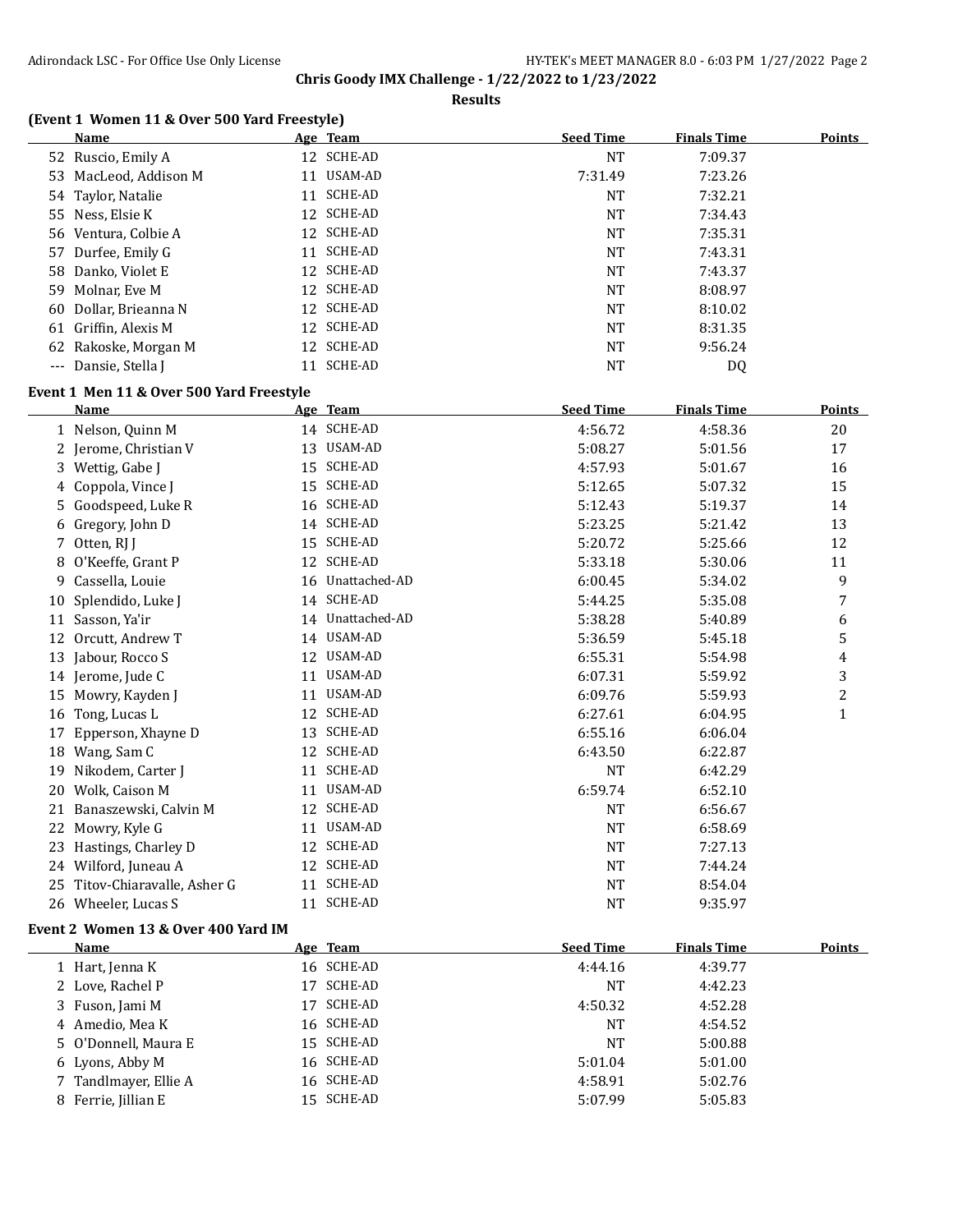**Results**

# **(Event 2 Women 13 & Over 400 Yard IM)**<br>Name Age Team

|    | Name                                     |    | Age Team                       | <b>Seed Time</b>   | <b>Finals Time</b> | <b>Points</b> |
|----|------------------------------------------|----|--------------------------------|--------------------|--------------------|---------------|
|    | 9 Sellnow, Abigail V                     |    | 16 SCHE-AD                     | NT                 | 5:08.36            |               |
| 10 | Sellnow, Emma M                          |    | 14 SCHE-AD                     | <b>NT</b>          | 5:10.39            |               |
|    | 11 Lupe, Emma A                          |    | 15 SCHE-AD                     | 5:28.86            | 5:13.23            |               |
|    | 12 Dusseault, Abby B                     |    | 16 SCHE-AD                     | <b>NT</b>          | 5:14.64            |               |
|    | 13 Frisoni, Olympia S                    |    | 16 SCHE-AD                     | <b>NT</b>          | 5:15.32            |               |
|    | 14 Hilt, Eva L                           | 17 | SCHE-AD                        | 5:17.23            | 5:15.96            |               |
| 15 | Tennyson, Val L                          | 15 | SCHE-AD                        | 5:15.78            | 5:20.87            |               |
|    | 16 Rappazzo, Qian M                      | 17 | USAM-AD                        | 5:26.22            | 5:21.07            |               |
|    | 17 Cho, Caitlin E                        | 16 | SCHE-AD                        | 5:07.20            | 5:23.87            |               |
| 18 | Splendido, Lily K                        |    | 14 SCHE-AD                     | 5:21.16            | 5:26.69            |               |
| 19 | Zenner, Jacklyn M                        |    | 14 SCHE-AD                     | 5:36.38            | 5:26.92            |               |
|    | 20 Gvozdeva, Victoria V                  |    | 13 SCHE-AD                     | <b>NT</b>          | 5:31.63            |               |
| 21 | Goodspeed, Fayth R                       |    | 14 SCHE-AD                     | <b>NT</b>          | 5:33.48            |               |
|    | 22 Klaus, Aileen M                       | 17 | SCHE-AD                        | 5:32.00            | 5:36.56            |               |
| 23 | Elsbree, Addison E                       | 13 | SCHE-AD                        | NT                 | 5:37.36            |               |
|    | 24 Krein, Ava M                          | 15 | SCHE-AD                        | 5:44.80            | 5:40.25            |               |
| 25 | Kreig, Hannah M                          |    | 16 SCHE-AD                     | 5:37.45            | 5:40.46            |               |
|    | 26 Knill, Alexis A                       | 13 | SCHE-AD                        | NT                 | 5:42.10            |               |
| 27 | Klaus, Nola M                            |    | 14 SCHE-AD                     | <b>NT</b>          | 5:45.59            |               |
| 28 | Roberts, Sophie S                        | 13 | SCHE-AD                        | <b>NT</b>          | 5:51.08            |               |
| 29 | Muldner, Marina A                        | 13 | SCHE-AD                        | <b>NT</b>          | 5:55.98            |               |
|    | 30 DelGuercio, Maddie R                  | 13 | Unattached-AD                  | <b>NT</b>          | 5:56.96            |               |
|    | 31 Sokolewicz, Kate N                    |    | 13 SCHE-AD                     | <b>NT</b>          | 5:59.16            |               |
|    | 32 Horsch, Jackie A                      |    | 14 SCHE-AD                     | <b>NT</b>          |                    |               |
|    |                                          |    |                                |                    | 6:05.69            |               |
|    |                                          |    |                                |                    |                    |               |
|    | Event 2 Men 13 & Over 400 Yard IM        |    |                                |                    |                    |               |
|    | <b>Name</b>                              |    | Age Team                       | <b>Seed Time</b>   | <b>Finals Time</b> | Points        |
|    | 1 Nelson, Quinn M                        |    | 14 SCHE-AD                     | 4:43.93            | 4:28.32            |               |
|    | 2 Jerome, Christian V                    |    | 13 USAM-AD                     | 4:34.04            | 4:31.83            |               |
| 3  | Coppola, Vince J                         |    | 15 SCHE-AD                     | 4:58.18            | 4:39.33            |               |
|    | 4 Otten, RJ J                            | 15 | SCHE-AD                        | 4:35.66            | 4:43.79            |               |
| 5  | Wettig, Gabe J                           |    | 15 SCHE-AD                     | 4:46.56            | 4:44.51            |               |
|    | 6 Goodspeed, Luke R                      |    | 16 SCHE-AD                     | NT                 | 4:46.51            |               |
|    | 7 Gregory, John D                        |    | 14 SCHE-AD                     | 4:50.53            | 4:48.33            |               |
| 8  | Splendido, Luke J                        |    | 14 SCHE-AD                     | 4:59.37            | 4:57.11            |               |
| 9. | Cassella, Louie                          |    | 16 Unattached-AD               | <b>NT</b>          | 5:03.03            |               |
|    | 10 Sasson, Ya'ir                         |    | 14 Unattached-AD               | <b>NT</b>          | 5:14.29            |               |
|    | 11 Orcutt, Andrew T                      |    | 14 USAM-AD                     | NT                 | 5:20.93            |               |
|    | 12 Epperson, Xhayne D                    |    | 13 SCHE-AD                     | <b>NT</b>          | 5:21.82            |               |
|    |                                          |    |                                |                    |                    |               |
|    | Event 3 Girls 12 & Under 200 Yard IM     |    |                                |                    |                    |               |
|    | <u>Name</u>                              |    | Age Team                       | <b>Seed Time</b>   | <b>Finals Time</b> | <b>Points</b> |
|    | 1 Redfern, Kaitlyn A                     |    | 12 Northern TRIBS Swimming-AD  | 2:30.60            | 2:28.04            |               |
|    | 2 Johnston, Layla A                      |    | 12 SCHE-AD                     | 2:40.08            | 2:35.37            |               |
|    | 3 Dumblewski, Lola R                     |    | 11 SCHE-AD                     | 2:39.99            | 2:36.38            |               |
|    | 4 MacLeod, Angelina M                    |    | 12 USAM-AD                     | 2:35.18            | 2:37.69            |               |
| 5. | Basile, Isabella M                       |    | 12 SCHE-AD                     | 2:38.66            | 2:38.82            |               |
|    | 6 Stark, Mya Stark A                     |    | 12 SCHE-AD                     | <b>NT</b>          | 2:39.48            |               |
| 7  | Racaza, Reyna S                          |    | 12 SCHE-AD                     | 2:38.76            | 2:39.65            |               |
| 8  | Blaum, Sarah T                           |    | 12 SCHE-AD                     | 2:47.34            | 2:41.05            |               |
| 9  | Kane, Emily J<br>10 Breckenridge, Lucy F |    | 12 Unattached-AD<br>11 SCHE-AD | 2:32.76<br>2:51.05 | 2:41.82<br>2:45.15 |               |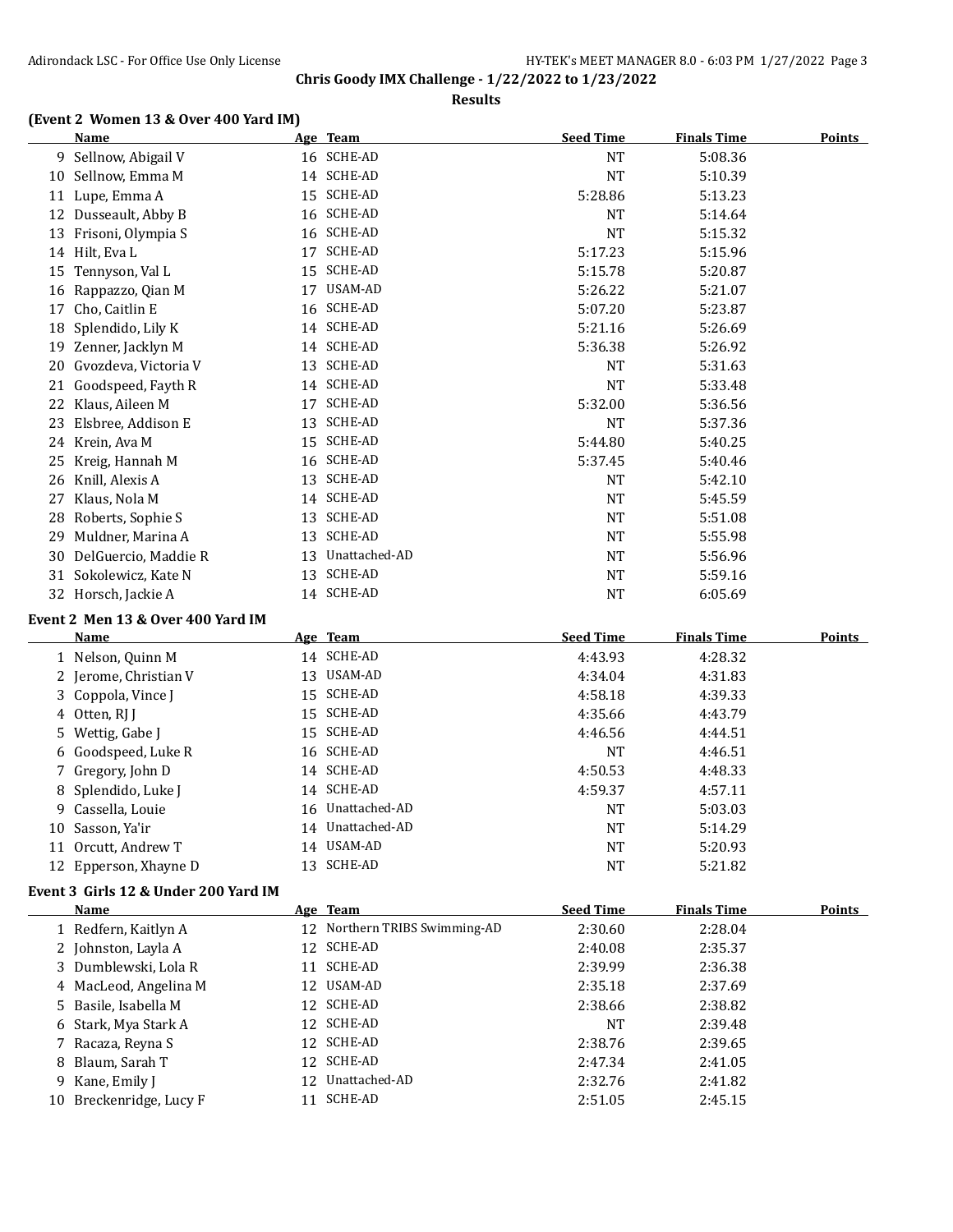**Results**

#### **(Event 3 Girls 12 & Under 200 Yard IM)**

|       | Name                  |    | Age Team         | <b>Seed Time</b> | <b>Finals Time</b> | <b>Points</b> |
|-------|-----------------------|----|------------------|------------------|--------------------|---------------|
| 11    | Woytowich, Emma J     |    | 12 SCHE-AD       | <b>NT</b>        | 2:47.95            |               |
| 12    | Berju, Abby F         | 12 | <b>SCHE-AD</b>   | 2:53.00          | 2:49.04            |               |
| 13    | Dunbar, Georgia B     | 12 | USAM-AD          | 2:54.91          | 2:52.57            |               |
| 14    | Dunbar, May R         | 12 | <b>USAM-AD</b>   | 2:54.83          | 2:53.12            |               |
| 15    | Ruscio, Emily A       | 12 | SCHE-AD          | 3:11.70          | 2:56.12            |               |
| 16    | Taylor, Natalie       | 11 | SCHE-AD          | 3:17.41          | 3:01.11            |               |
| 17    | Strickler, Carolyn M  | 10 | SCHE-AD          | <b>NT</b>        | 3:01.21            |               |
| 18    | O'Donnell, Bridgett M | 11 | SCHE-AD          | 3:20.24          | 3:05.81            |               |
| 19    | Kim, Kate             | 10 | SCHE-AD          | <b>NT</b>        | 3:07.87            |               |
| 20    | Ness, Elsie K         | 12 | SCHE-AD          | <b>NT</b>        | 3:08.88            |               |
| 21    | MacLeod, Addison M    |    | 11 USAM-AD       | 3:15.68          | 3:13.54            |               |
| 22    | Ricketts, Aurora S    | 9  | <b>SCHE-AD</b>   | <b>NT</b>        | 3:16.35            |               |
| 23    | Park, Chloe S         | 10 | SCHE-AD          | <b>NT</b>        | 3:18.51            |               |
|       | 24 Dunham, Reilly C   |    | 12 Unattached-AD | 2:45.52          | 3:21.03            |               |
| 25    | Moynahan, Maeve C     | 9  | <b>SCHE-AD</b>   | <b>NT</b>        | 3:21.71            |               |
| 26    | Carroll, Sarah J      | 11 | Unattached-AD    | 2:45.54          | 3:21.83            |               |
| 27    | Dansie, Stella I      | 11 | SCHE-AD          | <b>NT</b>        | 3:27.05            |               |
| 28    | Ventura, Colbie A     | 12 | SCHE-AD          | <b>NT</b>        | 3:27.56            |               |
| 29    | Attia, Laila M        |    | 10 SCHE-AD       | 3:36.32          | 3:27.88            |               |
| 30    | Dollar, Brieanna N    | 12 | SCHE-AD          | 3:38.23          | 3:30.57            |               |
| 31    | Molnar, Eve M         | 12 | <b>SCHE-AD</b>   | <b>NT</b>        | 3:35.71            |               |
| 32    | Griffin, Alexis M     |    | 12 SCHE-AD       | <b>NT</b>        | 3:43.23            |               |
| 33    | Rakoske, Morgan M     | 12 | SCHE-AD          | <b>NT</b>        | 4:14.46            |               |
| $---$ | Danko, Violet E       | 12 | <b>SCHE-AD</b>   | <b>NT</b>        | DQ                 |               |
| ---   | Colman, Maya K        | 12 | Unattached-AD    | 3:57.73          | DQ                 |               |
| $---$ | Durfee, Emily G       | 11 | SCHE-AD          | 3:26.58          | DQ                 |               |
|       |                       |    |                  |                  |                    |               |

#### **Event 3 Boys 12 & Under 200 Yard IM**

|                | <b>Name</b>                |    | Age Team   | <b>Seed Time</b> | <b>Finals Time</b> | <b>Points</b> |
|----------------|----------------------------|----|------------|------------------|--------------------|---------------|
|                | 1 O'Keeffe, Grant P        | 12 | SCHE-AD    | 2:17.75          | 2:19.35            |               |
| $\mathbf{2}^-$ | Tong, Lucas L              | 12 | SCHE-AD    | 2:36.88          | 2:30.87            |               |
|                | 3 Jabour, Rocco S          | 12 | USAM-AD    | 3:02.24          | 2:34.62            |               |
|                | 4 Jerome, Jude C           | 11 | USAM-AD    | 2:45.58          | 2:42.73            |               |
| 5.             | Mowry, Kayden J            | 11 | USAM-AD    | 2:47.65          | 2:42.80            |               |
| 6              | Zhang, Jason               | 10 | SCHE-AD    | <b>NT</b>        | 2:49.53            |               |
|                | Banaszewski, Calvin M      | 12 | SCHE-AD    | NT               | 3:00.20            |               |
| 8              | Campbell, JT T             | 10 | USAM-AD    | <b>NT</b>        | 3:01.14            |               |
| 9.             | Wolk, Caison M             | 11 | USAM-AD    | 3:00.26          | 3:02.06            |               |
| 10             | Nikodem, Carter J          | 11 | SCHE-AD    | 3:04.03          | 3:03.12            |               |
| 11             | Konnor, Cameron C          | 9  | SCHE-AD    | <b>NT</b>        | 3:08.75            |               |
| 12             | Mowry, Kyle G              | 11 | USAM-AD    | 2:47.71          | 3:09.62            |               |
| 13             | Basile, Nicholas J         | 10 | SCHE-AD    | NT               | 3:09.67            |               |
|                | 14 Fay, Ben M              | 10 | SCHE-AD    | NT               | 3:13.38            |               |
| 15             | Hastings, Charley D        | 12 | SCHE-AD    | 3:23.86          | 3:16.04            |               |
| 16             | Schwenker, Will H          |    | 10 SCHE-AD | 3:16.08          | 3:17.54            |               |
| 17             | Dashiell, Michael W        | 11 | SCHE-AD    | <b>NT</b>        | 3:22.38            |               |
| 18             | Wilford, Juneau A          | 12 | SCHE-AD    | <b>NT</b>        | 3:27.57            |               |
| 19             | Lucas, Daniel M            | 10 | SCHE-AD    | <b>NT</b>        | 3:32.59            |               |
| 20             | Titov-Chiaravalle, Asher G | 11 | SCHE-AD    | 4:42.06          | 3:49.81            |               |
| $---$          | Wang, Sam C                |    | 12 SCHE-AD | 2:52.23          | DQ                 |               |
| $---$          | Wheeler, Lucas S           | 11 | SCHE-AD    | NT               | DQ                 |               |
| ---            | Bernad, Jack C             |    | 10 SCHE-AD | <b>NT</b>        | DQ                 |               |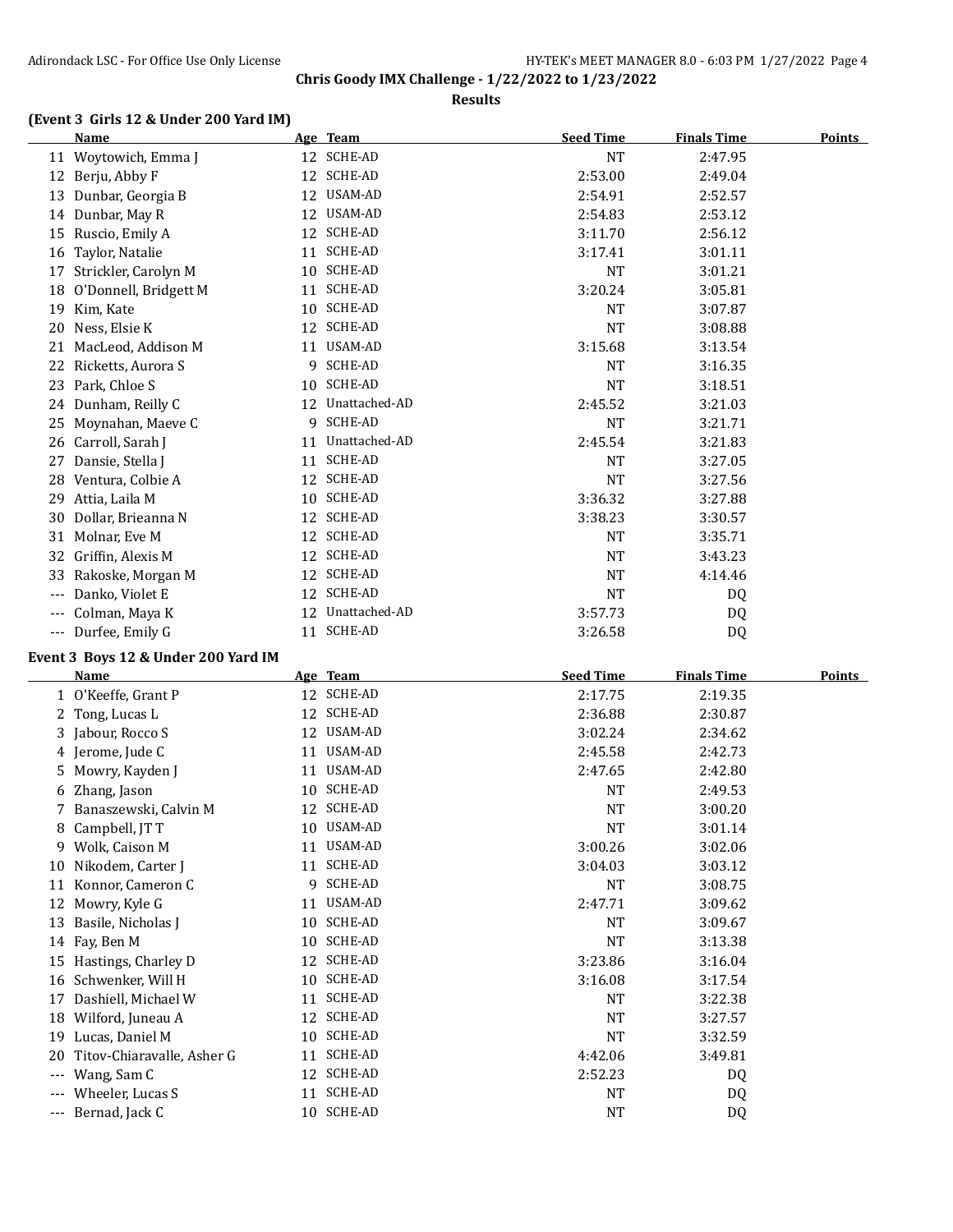**Results**

### **Event 4 Girls 12 & Under 100 Yard Breaststroke**

|     | Name                  |    | Age Team                      | <b>Seed Time</b> | <b>Finals Time</b> | <b>Points</b> |
|-----|-----------------------|----|-------------------------------|------------------|--------------------|---------------|
|     | 1 Johnston, Layla A   |    | 12 SCHE-AD                    | 1:22.47          | 1:22.23            |               |
| 2   | Redfern, Kaitlyn A    |    | 12 Northern TRIBS Swimming-AD | 1:19.04          | 1:22.72            |               |
| 3   | Blaum, Sarah T        | 12 | <b>SCHE-AD</b>                | 1:30.37          | 1:23.03            |               |
| 4   | Dumblewski, Lola R    | 11 | SCHE-AD                       | 1:20.89          | 1:23.40            |               |
| 5   | Kane, Emily J         |    | 12 Unattached-AD              | 1:21.74          | 1:26.05            |               |
| 6   | MacLeod, Angelina M   | 12 | USAM-AD                       | 1:27.93          | 1:26.23            |               |
| 7   | Berju, Abby F         | 12 | SCHE-AD                       | 1:27.67          | 1:26.93            |               |
| 8   | Racaza, Reyna S       |    | 12 SCHE-AD                    | <b>NT</b>        | 1:28.20            |               |
| 9   | Stark, Mya Stark A    |    | 12 SCHE-AD                    | <b>NT</b>        | 1:28.22            |               |
| 10  | Dunbar, May R         |    | 12 USAM-AD                    | 1:36.51          | 1:29.61            |               |
| 11  | Basile, Isabella M    | 12 | SCHE-AD                       | <b>NT</b>        | 1:29.69            |               |
| 12  | Breckenridge, Lucy F  | 11 | SCHE-AD                       | 1:29.78          | 1:30.93            |               |
| 13  | Woytowich, Emma J     | 12 | SCHE-AD                       | <b>NT</b>        | 1:34.06            |               |
| 14  | Dunbar, Georgia B     | 12 | USAM-AD                       | 1:37.94          | 1:35.72            |               |
| 15  | Ruscio, Emily A       | 12 | <b>SCHE-AD</b>                | 1:42.45          | 1:38.41            |               |
| 16  | Danko, Violet E       | 12 | SCHE-AD                       | <b>NT</b>        | 1:38.94            |               |
| 17  | Ness, Elsie K         |    | 12 SCHE-AD                    | <b>NT</b>        | 1:40.96            |               |
| 18  | Strickler, Carolyn M  |    | 10 SCHE-AD                    | 1:45.44          | 1:43.23            |               |
| 19  | Park, Chloe S         |    | 10 SCHE-AD                    | 1:46.39          | 1:43.39            |               |
| 20  | O'Donnell, Bridgett M |    | 11 SCHE-AD                    | 1:41.06          | 1:45.50            |               |
| 21  | Taylor, Natalie       |    | 11 SCHE-AD                    | <b>NT</b>        | 1:46.20            |               |
| 22  | Dunham, Reilly C      |    | 12 Unattached-AD              | 1:12.45          | 1:46.83            |               |
| 23  | Colman, Maya K        |    | 12 Unattached-AD              | 2:02.11          | 1:47.46            |               |
| 24  | Kim, Kate             |    | 10 SCHE-AD                    | <b>NT</b>        | 1:50.62            |               |
| 25  | Dansie, Stella J      | 11 | SCHE-AD                       | <b>NT</b>        | 1:50.66            |               |
|     | 26 Ventura, Colbie A  |    | 12 SCHE-AD                    | <b>NT</b>        | 1:51.95            |               |
| 27  | MacLeod, Addison M    |    | 11 USAM-AD                    | 2:04.22          | 1:52.70            |               |
| 28  | Ricketts, Aurora S    | 9  | SCHE-AD                       | <b>NT</b>        | 1:52.73            |               |
| 29  | Attia, Laila M        |    | 10 SCHE-AD                    | <b>NT</b>        | 1:53.17            |               |
| 30  | Griffin, Alexis M     |    | 12 SCHE-AD                    | 1:52.33          | 1:54.80            |               |
|     | 31 Carroll, Sarah J   |    | 11 Unattached-AD              | 2:19.43          | 1:56.32            |               |
| 32  | Moynahan, Maeve C     |    | 9 SCHE-AD                     | <b>NT</b>        | 1:56.41            |               |
| 33  | Dollar, Brieanna N    |    | 12 SCHE-AD                    | 2:09.77          | 2:02.87            |               |
|     | 34 Molnar, Eve M      |    | 12 SCHE-AD                    | 2:16.56          | 2:03.15            |               |
|     | 35 Rakoske, Morgan M  |    | 12 SCHE-AD                    | <b>NT</b>        | 2:18.11            |               |
| --- | Durfee, Emily G       | 11 | <b>SCHE-AD</b>                | <b>NT</b>        | <b>DQ</b>          |               |

#### **Event 4 Boys 12 & Under 100 Yard Breaststroke**

| <b>Name</b>          |    | Age Team       | <b>Seed Time</b> | <b>Finals Time</b> | <b>Points</b> |
|----------------------|----|----------------|------------------|--------------------|---------------|
| 1 O'Keeffe, Grant P  |    | 12 SCHE-AD     | 1:20.18          | 1:15.11            |               |
| 2 Jabour, Rocco S    |    | 12 USAM-AD     | 1:28.42          | 1:20.39            |               |
| 3 Tong, Lucas L      |    | 12 SCHE-AD     | 1:22.44          | 1:21.54            |               |
| 4 Wang, Sam C        |    | 12 SCHE-AD     | 1:28.33          | 1:25.95            |               |
| 5 Mowry, Kayden J    |    | 11 USAM-AD     | 1:30.68          | 1:28.25            |               |
| 6 Jerome, Jude C     | 11 | USAM-AD        | 1:35.01          | 1:30.00            |               |
| 7 Mowry, Kyle G      | 11 | USAM-AD        | 1:39.92          | 1:35.58            |               |
| 8 Campbell, IT T     |    | 10 USAM-AD     | 1:40.92          | 1:39.64            |               |
| 9 Wolk, Caison M     |    | 11 USAM-AD     | 1:46.04          | 1:44.30            |               |
| 10 Schwenker, Will H |    | 10 SCHE-AD     | 1:42.41          | 1:44.31            |               |
| 11 Konnor, Cameron C | Q. | SCHE-AD        | 1:42.73          | 1:46.13            |               |
| 12 Nikodem, Carter J | 11 | <b>SCHE-AD</b> | 1:51.35          | 1:46.47            |               |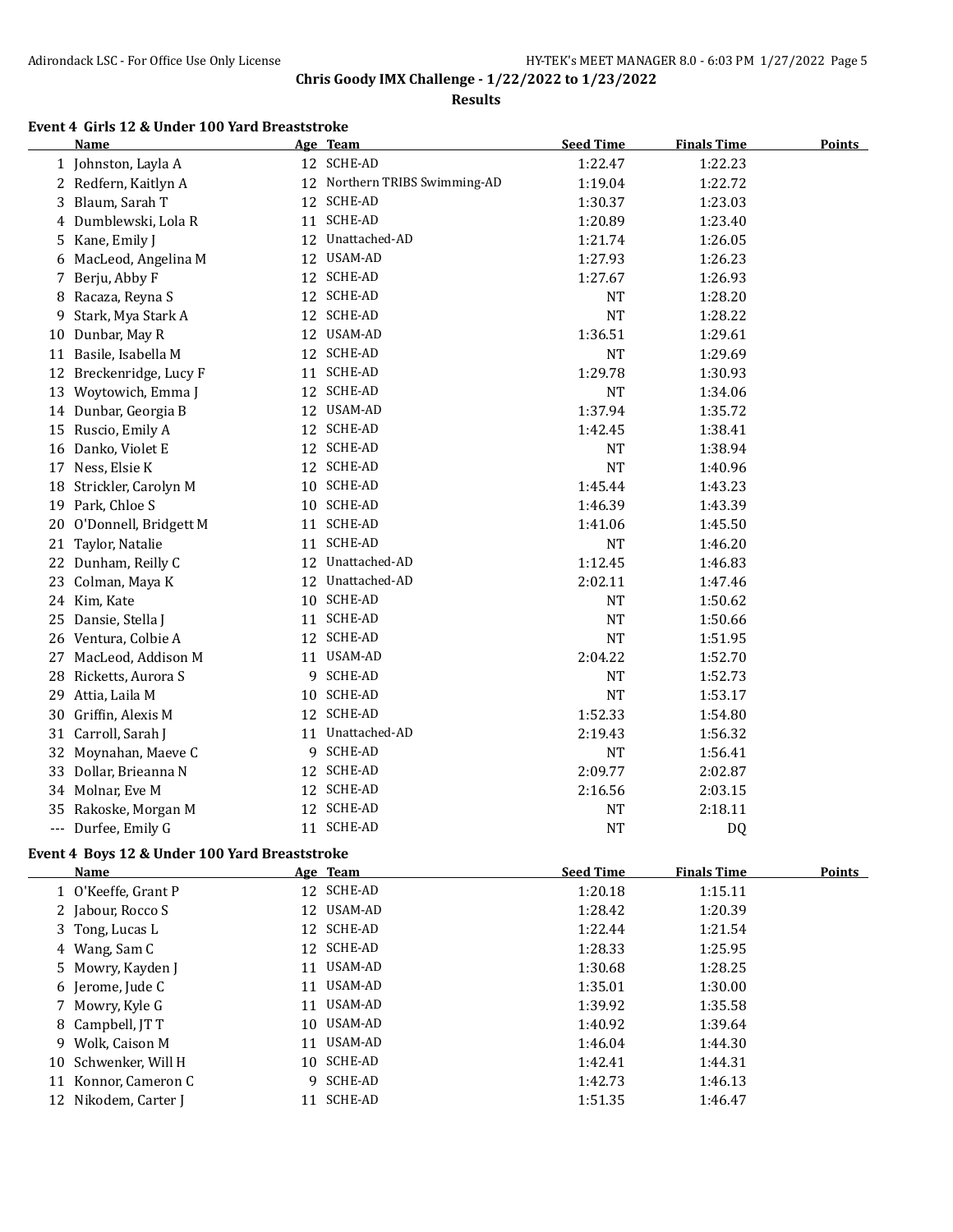**Results**

### **(Event 4 Boys 12 & Under 100 Yard Breaststroke)**

|    | Name                          |     | Age Team   | <b>Seed Time</b> | <b>Finals Time</b> | <b>Points</b> |
|----|-------------------------------|-----|------------|------------------|--------------------|---------------|
|    | 13 Banaszewski, Calvin M      | 12  | SCHE-AD    | NT               | 1:46.67            |               |
|    | 14 Basile, Nicholas J         | 10  | SCHE-AD    | 1:51.10          | 1:47.35            |               |
|    | 15 Hastings, Charley D        |     | 12 SCHE-AD | 1:46.26          | 1:47.79            |               |
| 16 | Dashiell, Michael W           | 11  | SCHE-AD    | NT               | 1:50.34            |               |
|    | 17 Wilford, Juneau A          |     | 12 SCHE-AD | <b>NT</b>        | 1:52.85            |               |
| 18 | Lucas, Daniel M               | 10. | SCHE-AD    | NT               | 1:53.89            |               |
|    | 19 Fay, Ben M                 | 10  | SCHE-AD    | NT               | 1:54.95            |               |
|    | 20 Titov-Chiaravalle, Asher G | 11  | SCHE-AD    | NT               | 2:07.82            |               |
|    | 21 Zhang, Jason               | 10. | SCHE-AD    | <b>NT</b>        | 2:11.11            |               |
|    | 22 Wheeler, Lucas S           | 11  | SCHE-AD    | NT               | 2:13.32            |               |
|    | --- Bernad, Jack C            | 10. | SCHE-AD    | NT               | DQ                 |               |

#### **Event 5 Girls 12 & Under 100 Yard Backstroke**

|    | <u>Name</u>              |    | Age Team                      | <b>Seed Time</b> | <b>Finals Time</b> | <b>Points</b> |
|----|--------------------------|----|-------------------------------|------------------|--------------------|---------------|
|    | 1 Blaum, Sarah T         |    | 12 SCHE-AD                    | 1:24.97          | 1:09.18            |               |
|    | 2 Basile, Isabella M     |    | 12 SCHE-AD                    | 1:10.59          | 1:10.14            |               |
|    | 3 Redfern, Kaitlyn A     |    | 12 Northern TRIBS Swimming-AD | 1:09.74          | 1:12.98            |               |
|    | 4 Johnston, Layla A      |    | 12 SCHE-AD                    | 1:12.23          | 1:13.03            |               |
|    | 5 Racaza, Reyna S        |    | 12 SCHE-AD                    | 1:14.95          | 1:13.33            |               |
| 6  | Stark, Mya Stark A       |    | 12 SCHE-AD                    | NT               | 1:13.59            |               |
|    | 7 Breckenridge, Lucy F   |    | 11 SCHE-AD                    | 1:15.22          | 1:15.78            |               |
|    | 8 Dumblewski, Lola R     |    | 11 SCHE-AD                    | 1:18.52          | 1:15.90            |               |
| 9. | Berju, Abby F            |    | 12 SCHE-AD                    | 1:18.18          | 1:16.04            |               |
|    | 10 MacLeod, Angelina M   |    | 12 USAM-AD                    | 1:29.00          | 1:16.65            |               |
|    | 11 Kane, Emily J         |    | 12 Unattached-AD              | 1:11.45          | 1:17.29            |               |
|    | 12 Woytowich, Emma J     |    | 12 SCHE-AD                    | 1:25.19          | 1:17.32            |               |
|    | 13 Dunbar, Georgia B     |    | 12 USAM-AD                    | 1:27.87          | 1:24.01            |               |
|    | 14 Ruscio, Emily A       |    | 12 SCHE-AD                    | 1:29.12          | 1:24.47            |               |
|    | 15 Dunbar, May R         |    | 12 USAM-AD                    | 1:43.21          | 1:26.70            |               |
|    | 16 Kim, Kate             |    | 10 SCHE-AD                    | <b>NT</b>        | 1:27.97            |               |
|    | 17 Strickler, Carolyn M  |    | 10 SCHE-AD                    | 1:27.90          | 1:28.04            |               |
|    | 18 Dunham, Reilly C      |    | 12 Unattached-AD              | 1:14.54          | 1:28.40            |               |
|    | 19 Taylor, Natalie       |    | 11 SCHE-AD                    | 1:26.94          | 1:28.62            |               |
|    | 20 Ricketts, Aurora S    |    | 9 SCHE-AD                     | 2:01.10          | 1:29.88            |               |
|    | 21 Durfee, Emily G       |    | 11 SCHE-AD                    | 1:31.39          | 1:29.95            |               |
|    | 22 MacLeod, Addison M    |    | 11 USAM-AD                    | 1:29.72          | 1:30.16            |               |
|    | 23 Park, Chloe S         |    | 10 SCHE-AD                    | 1:49.95          | 1:31.32            |               |
|    | 24 O'Donnell, Bridgett M | 11 | SCHE-AD                       | 1:26.80          | 1:31.45            |               |
|    | 25 Ness, Elsie K         |    | 12 SCHE-AD                    | 1:52.13          | 1:32.23            |               |
|    | 26 Danko, Violet E       |    | 12 SCHE-AD                    | 1:33.72          | 1:32.77            |               |
|    | 27 Ventura, Colbie A     |    | 12 SCHE-AD                    | 1:45.20          | 1:36.20            |               |
|    | 28 Dansie, Stella J      |    | 11 SCHE-AD                    | 1:32.91          | 1:39.18            |               |
|    | 29 Moynahan, Maeve C     |    | 9 SCHE-AD                     | 1:34.62          | 1:39.39            |               |
|    | 30 Molnar, Eve M         |    | 12 SCHE-AD                    | 1:52.65          | 1:39.43            |               |
|    | 31 Carroll, Sarah J      |    | 11 Unattached-AD              | 1:36.34          | 1:40.10            |               |
|    | 32 Dollar, Brieanna N    |    | 12 SCHE-AD                    | 1:41.14          | 1:40.84            |               |
|    | 33 Attia, Laila M        |    | 10 SCHE-AD                    | <b>NT</b>        | 1:40.94            |               |
|    | 34 Colman, Maya K        |    | 12 Unattached-AD              | 1:42.31          | 1:41.30            |               |
|    | 35 Griffin, Alexis M     |    | 12 SCHE-AD                    | 1:45.09          | 1:47.81            |               |
|    | 36 Rakoske, Morgan M     |    | 12 SCHE-AD                    | 1:51.68          | 1:52.02            |               |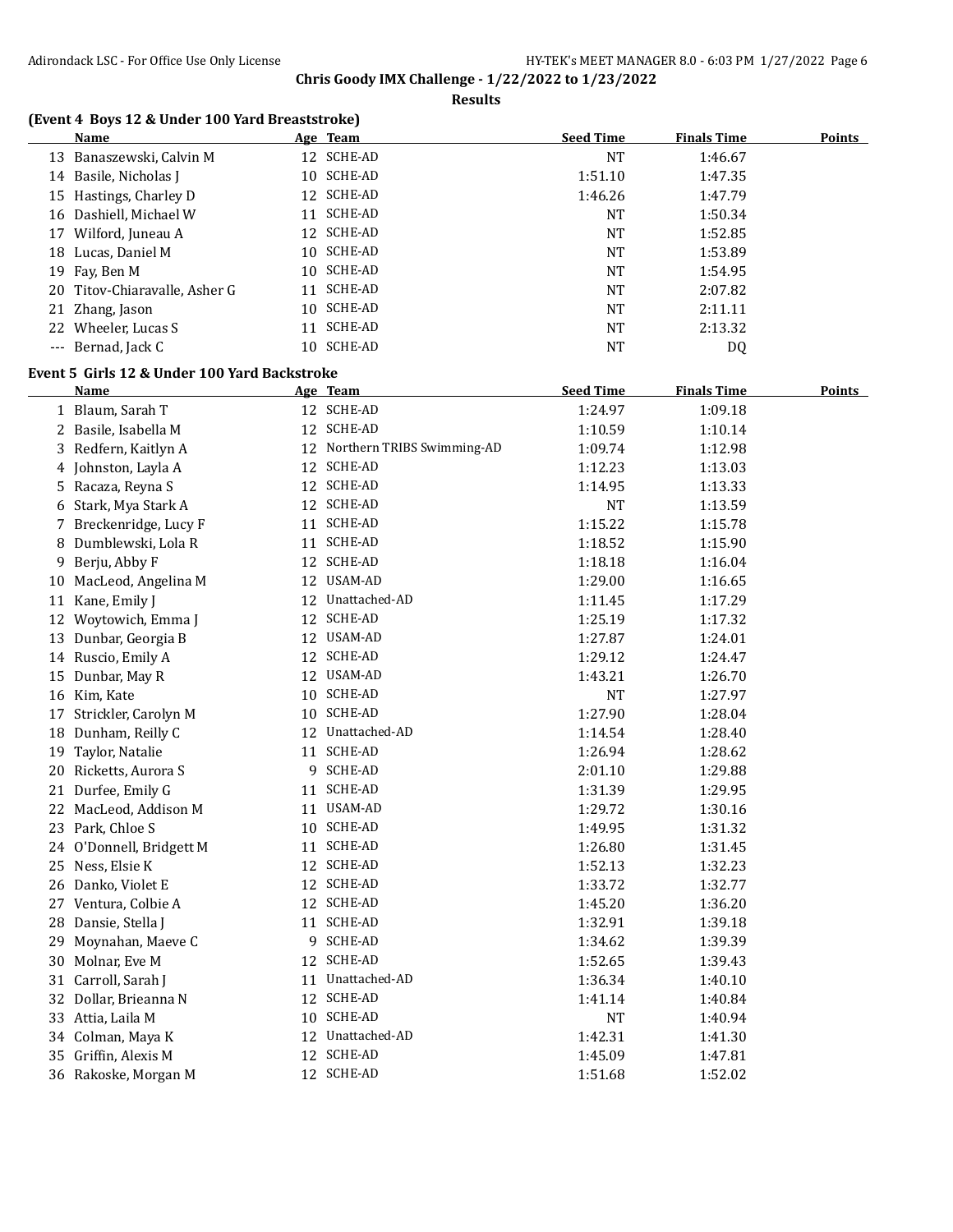**Results**

#### **Event 5 Boys 12 & Under 100 Yard Backstroke**

|       | <b>Name</b>                                 |    | Age Team                      | <b>Seed Time</b> | <b>Finals Time</b> | <b>Points</b> |
|-------|---------------------------------------------|----|-------------------------------|------------------|--------------------|---------------|
|       | 1 O'Keeffe, Grant P                         |    | 12 SCHE-AD                    | 1:05.57          | 1:05.74            |               |
|       | 2 Tong, Lucas L                             |    | 12 SCHE-AD                    | 1:09.71          | 1:07.64            |               |
| 3     | Jabour, Rocco S                             |    | 12 USAM-AD                    | 1:13.07          | 1:11.85            |               |
| 4     | Wang, Sam C                                 |    | 12 SCHE-AD                    | 1:16.94          | 1:12.52            |               |
| 5     | Mowry, Kayden J                             |    | 11 USAM-AD                    | 1:31.25          | 1:17.99            |               |
| 6     | Jerome, Jude C                              |    | 11 USAM-AD                    | 1:16.92          | 1:18.93            |               |
| 7     | Campbell, JT T                              |    | 10 USAM-AD                    | <b>NT</b>        | 1:20.74            |               |
| 8     | Banaszewski, Calvin M                       |    | 12 SCHE-AD                    | <b>NT</b>        | 1:21.76            |               |
| 9     | Basile, Nicholas J                          |    | 10 SCHE-AD                    | 1:28.13          | 1:24.28            |               |
| 10    | Wolk, Caison M                              |    | 11 USAM-AD                    | 1:24.84          | 1:27.20            |               |
|       | 11 Konnor, Cameron C                        |    | 9 SCHE-AD                     | 1:30.29          | 1:27.87            |               |
| 12    | Nikodem, Carter J                           | 11 | SCHE-AD                       | 1:32.75          | 1:27.88            |               |
| 13    | Mowry, Kyle G                               |    | 11 USAM-AD                    | <b>NT</b>        | 1:31.08            |               |
|       | 14 Dashiell, Michael W                      | 11 | SCHE-AD                       | <b>NT</b>        | 1:31.65            |               |
| 15    | Schwenker, Will H                           | 10 | SCHE-AD                       | 1:37.95          | 1:33.08            |               |
| 16    | Bernad, Jack C                              |    | 10 SCHE-AD                    | 1:53.89          | 1:34.17            |               |
| 17    | Hastings, Charley D                         |    | 12 SCHE-AD                    | 1:33.85          | 1:34.22            |               |
| 18    | Fay, Ben M                                  |    | 10 SCHE-AD                    | 1:34.84          | 1:34.64            |               |
| 19    | Lucas, Daniel M                             |    | 10 SCHE-AD                    | 1:37.92          | 1:38.75            |               |
| 20    | Wilford, Juneau A                           |    | 12 SCHE-AD                    | 1:48.20          | 1:40.97            |               |
|       | 21 Wheeler, Lucas S                         |    | 11 SCHE-AD                    | <b>NT</b>        | 1:57.39            |               |
|       | --- Titov-Chiaravalle, Asher G              |    | 11 SCHE-AD                    | 2:01.56          | DQ                 |               |
|       | --- Zhang, Jason                            |    | 10 SCHE-AD                    | <b>NT</b>        | DQ                 |               |
|       |                                             |    |                               |                  |                    |               |
|       | Event 6 Girls 10 & Under 200 Yard Freestyle |    |                               |                  |                    |               |
|       | <b>Name</b>                                 |    | Age Team                      | <b>Seed Time</b> | <b>Finals Time</b> | <b>Points</b> |
|       | 1 Kim, Kate                                 |    | 10 SCHE-AD                    | <b>NT</b>        | 2:45.27            |               |
|       | Strickler, Carolyn M                        |    | 10 SCHE-AD                    | <b>NT</b>        | 2:49.50            |               |
| 3     | Ricketts, Aurora S                          | 9  | SCHE-AD                       | <b>NT</b>        | 3:03.62            |               |
| 4     | Moynahan, Maeve C                           | 9. | SCHE-AD                       | 3:05.64          | 3:04.45            |               |
| 5     | Park, Chloe S                               |    | 10 SCHE-AD                    | NT               | 3:05.16            |               |
|       | 6 Attia, Laila M                            |    | 10 SCHE-AD                    | <b>NT</b>        | 3:21.69            |               |
|       | Event 6 Boys 10 & Under 200 Yard Freestyle  |    |                               |                  |                    |               |
|       | <b>Name</b>                                 |    | Age Team                      | <b>Seed Time</b> | <b>Finals Time</b> | <b>Points</b> |
|       | 1 Konnor, Cameron C                         |    | 9 SCHE-AD                     | <b>NT</b>        | 2:46.30            |               |
|       | 2 Campbell, JT T                            |    | 10 USAM-AD                    | 2:47.24          | 2:49.39            |               |
|       | 3 Fay, Ben M                                |    | 10 SCHE-AD                    | 3:02.59          | 3:00.60            |               |
|       | 4 Bernad, Jack C                            |    | 10 SCHE-AD                    | NT               | 3:03.84            |               |
| 5     | Schwenker, Will H                           |    | 10 SCHE-AD                    | <b>NT</b>        | 3:04.62            |               |
| 6     | Lucas, Daniel M                             |    | 10 SCHE-AD                    | 3:03.89          | 3:05.12            |               |
| 7.    | Zhang, Jason                                |    | 10 SCHE-AD                    | NT               | 3:47.93            |               |
| $---$ | Basile, Nicholas J                          |    | 10 SCHE-AD                    | <b>NT</b>        | DQ                 |               |
|       |                                             |    |                               |                  |                    |               |
|       | Event 7 Girls 12 & Under 100 Yard Butterfly |    |                               | <b>Seed Time</b> |                    |               |
|       | Name                                        |    | Age Team                      |                  | <b>Finals Time</b> | <b>Points</b> |
|       | 1 Redfern, Kaitlyn A                        |    | 12 Northern TRIBS Swimming-AD | 1:14.56          | 1:12.14            |               |
| 2     | Blaum, Sarah T                              |    | 12 SCHE-AD                    | 1:27.97          | 1:12.79            |               |
| 3     | Johnston, Layla A                           |    | 12 SCHE-AD                    | 1:35.96          | 1:13.11            |               |
| 4     | Dumblewski, Lola R                          |    | 11 SCHE-AD                    | 1:23.70          | 1:13.39            |               |
| 5     | Racaza, Reyna S                             |    | 12 SCHE-AD                    | 1:20.92          | 1:15.58            |               |
| 6     | Stark, Mya Stark A                          |    | 12 SCHE-AD                    | NT               | 1:15.69            |               |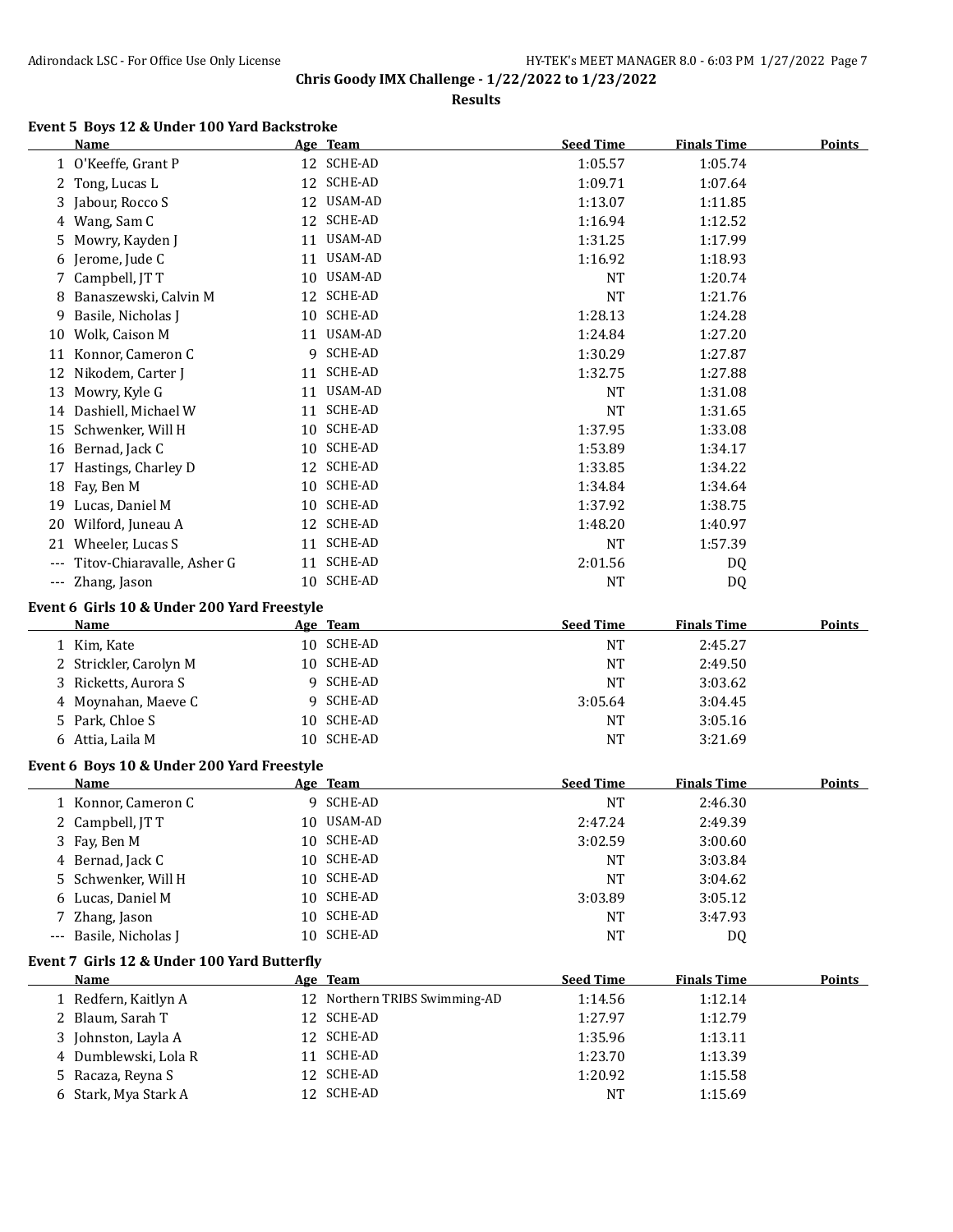**Results**

#### **(Event 7 Girls 12 & Under 100 Yard Butterfly)**

|    | <b>Name</b>           |    | Age Team       | <b>Seed Time</b> | <b>Finals Time</b> | <b>Points</b> |
|----|-----------------------|----|----------------|------------------|--------------------|---------------|
|    | 7 Woytowich, Emma J   | 12 | SCHE-AD        | <b>NT</b>        | 1:16.54            |               |
| *8 | MacLeod, Angelina M   | 12 | USAM-AD        | 1:14.52          | 1:16.97            |               |
| *8 | Basile, Isabella M    | 12 | <b>SCHE-AD</b> | 1:42.35          | 1:16.97            |               |
| 10 | Dunbar, May R         | 12 | <b>USAM-AD</b> | <b>NT</b>        | 1:21.53            |               |
| 11 | Breckenridge, Lucy F  | 11 | <b>SCHE-AD</b> | 1:26.64          | 1:22.91            |               |
| 12 | Berju, Abby F         | 12 | <b>SCHE-AD</b> | <b>NT</b>        | 1:23.83            |               |
| 13 | Ruscio, Emily A       | 12 | <b>SCHE-AD</b> | 1:33.55          | 1:26.74            |               |
| 14 | Dunbar, Georgia B     | 12 | <b>USAM-AD</b> | <b>NT</b>        | 1:31.57            |               |
| 15 | Kim, Kate             | 10 | <b>SCHE-AD</b> | <b>NT</b>        | 1:31.76            |               |
| 16 | O'Donnell, Bridgett M | 11 | <b>SCHE-AD</b> | <b>NT</b>        | 1:35.18            |               |
| 17 | MacLeod, Addison M    | 11 | USAM-AD        | 1:33.99          | 1:35.34            |               |
| 18 | Ness, Elsie K         | 12 | <b>SCHE-AD</b> | <b>NT</b>        | 1:35.51            |               |
| 19 | Taylor, Natalie       | 11 | <b>SCHE-AD</b> | <b>NT</b>        | 1:36.83            |               |
| 20 | Dollar, Brieanna N    | 12 | <b>SCHE-AD</b> | 1:44.27          | 1:36.93            |               |
| 21 | Strickler, Carolyn M  | 10 | <b>SCHE-AD</b> | <b>NT</b>        | 1:37.92            |               |
| 22 | Durfee, Emily G       | 11 | <b>SCHE-AD</b> | <b>NT</b>        | 1:38.04            |               |
| 23 | Carroll, Sarah J      | 11 | Unattached-AD  | 1:45.30          | 1:43.05            |               |
| 24 | Ricketts, Aurora S    | 9  | <b>SCHE-AD</b> | NT               | 1:43.49            |               |
| 25 | Dunham, Reilly C      | 12 | Unattached-AD  | 1:20.45          | 1:45.20            |               |
| 26 | Moynahan, Maeve C     | 9  | <b>SCHE-AD</b> | <b>NT</b>        | 1:45.66            |               |
| 27 | Attia, Laila M        | 10 | <b>SCHE-AD</b> | <b>NT</b>        | 1:46.32            |               |
| 28 | Park, Chloe S         | 10 | <b>SCHE-AD</b> | <b>NT</b>        | 1:47.56            |               |
| 29 | Dansie, Stella J      | 11 | <b>SCHE-AD</b> | <b>NT</b>        | 1:50.34            |               |
| 30 | Danko, Violet E       | 12 | <b>SCHE-AD</b> | <b>NT</b>        | 1:54.67            |               |
| 31 | Ventura, Colbie A     | 12 | <b>SCHE-AD</b> | <b>NT</b>        | 1:55.85            |               |
| 32 | Molnar, Eve M         | 12 | <b>SCHE-AD</b> | <b>NT</b>        | 1:55.87            |               |
| 33 | Griffin, Alexis M     | 12 | <b>SCHE-AD</b> | <b>NT</b>        | 1:57.70            |               |

#### **Event 7 Boys 12 & Under 100 Yard Butterfly**

|    | Name                  |    | Age Team       | <b>Seed Time</b> | <b>Finals Time</b> | <b>Points</b> |
|----|-----------------------|----|----------------|------------------|--------------------|---------------|
|    | 1 O'Keeffe, Grant P   | 12 | SCHE-AD        | 1:02.97          | 1:02.46            |               |
|    | 2 Tong, Lucas L       | 12 | SCHE-AD        | 1:20.40          | 1:11.56            |               |
|    | 3 Jabour, Rocco S     | 12 | USAM-AD        | 1:17.81          | 1:13.40            |               |
|    | 4 Jerome, Jude C      | 11 | USAM-AD        | 1:17.55          | 1:19.17            |               |
|    | 5 Mowry, Kayden J     | 11 | USAM-AD        | 1:20.02          | 1:21.69            |               |
|    | 6 Wang, Sam C         | 12 | SCHE-AD        | 1:30.17          | 1:26.34            |               |
| 7  | Banaszewski, Calvin M | 12 | <b>SCHE-AD</b> | <b>NT</b>        | 1:28.72            |               |
|    | 8 Fay, Ben M          | 10 | SCHE-AD        | <b>NT</b>        | 1:29.27            |               |
| 9  | Wolk, Caison M        | 11 | USAM-AD        | 1:31.37          | 1:31.46            |               |
| 10 | Campbell, JT T        | 10 | USAM-AD        | NT               | 1:35.34            |               |
| 11 | Basile, Nicholas J    | 10 | SCHE-AD        | NT               | 1:36.04            |               |
| 12 | Mowry, Kyle G         | 11 | USAM-AD        | <b>NT</b>        | 1:39.35            |               |
| 13 | Konnor, Cameron C     | 9  | SCHE-AD        | <b>NT</b>        | 1:40.96            |               |
| 14 | Nikodem, Carter J     | 11 | SCHE-AD        | <b>NT</b>        | 1:41.89            |               |
| 15 | Dashiell, Michael W   | 11 | <b>SCHE-AD</b> | <b>NT</b>        | 1:42.58            |               |
| 16 | Bernad, Jack C        | 10 | SCHE-AD        | NT               | 1:43.86            |               |
| 17 | Wilford, Juneau A     | 12 | <b>SCHE-AD</b> | <b>NT</b>        | 1:44.72            |               |
| 18 | Hastings, Charley D   | 12 | SCHE-AD        | <b>NT</b>        | 1:49.58            |               |
| 19 | Schwenker, Will H     | 10 | SCHE-AD        | <b>NT</b>        | 1:50.29            |               |
| 20 | Lucas, Daniel M       | 10 | <b>SCHE-AD</b> | NT               | 2:04.94            |               |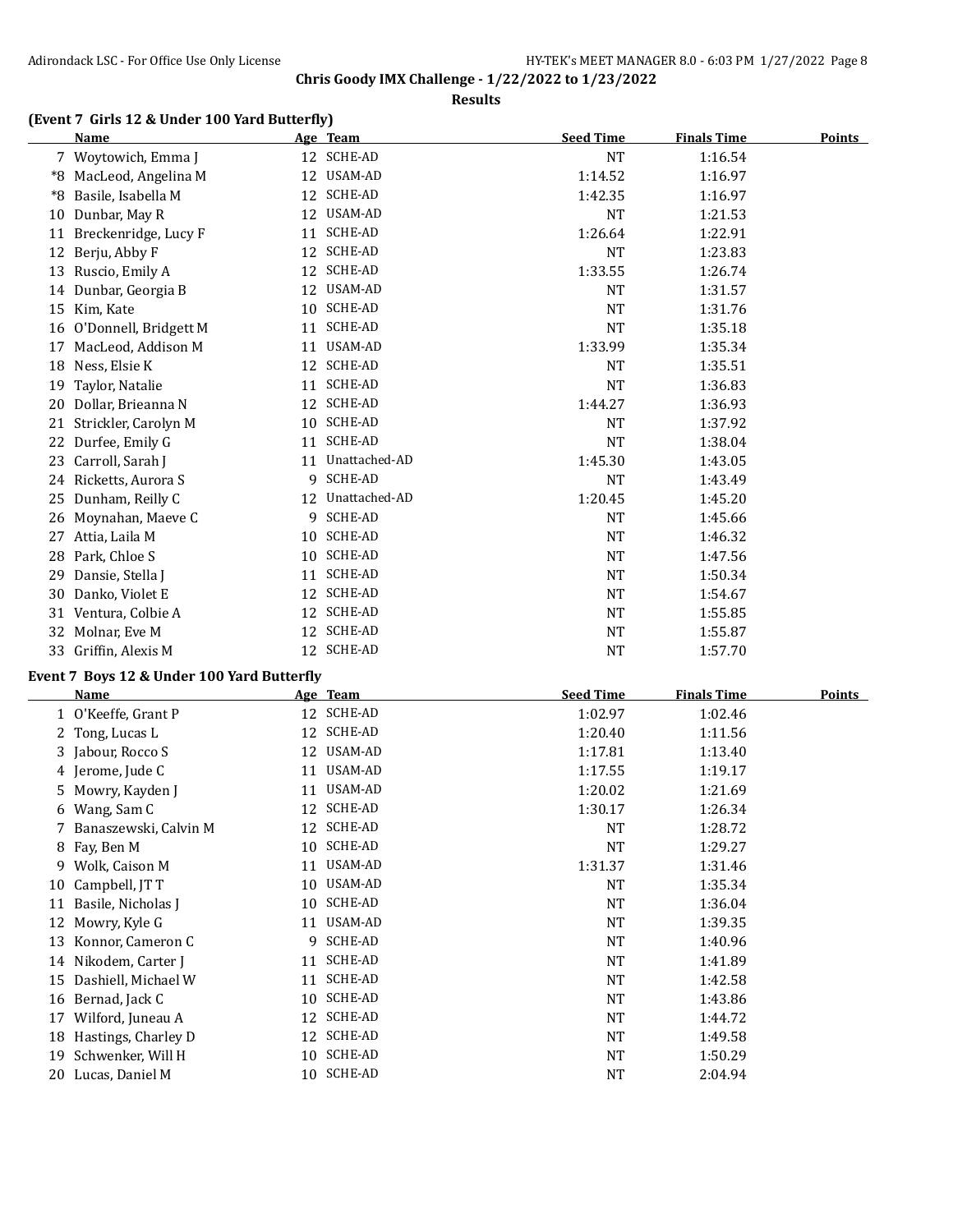**Results**

## **Event 8 Girls 12 & Under 200 Yard Medley Relay**

|                     | <b>Team</b>                                    | Relay                            | <b>Seed Time</b>         | <b>Finals Time</b>          |               |
|---------------------|------------------------------------------------|----------------------------------|--------------------------|-----------------------------|---------------|
|                     | 1 SCHE-AD                                      | A                                | 2:09.36                  | 2:12.65                     |               |
|                     | 1) Basile, Isabella M 12                       | 2) Dumblewski, Lola R 11         | 3) Johnston, Layla A 12  | 4) Blaum, Sarah T 12        |               |
|                     | 2 SCHE-AD                                      | B                                | 2:17.92                  | 2:22.70                     |               |
|                     | 1) Breckenridge, Lucy F 11                     | 2) Berju, Abby F 12              | 3) Racaza, Reyna S 12    | 4) Stark, Mya Stark A 12    |               |
|                     | 3 USAM-AD                                      | A                                | <b>NT</b>                | 2:28.76                     |               |
|                     | 1) Dunbar, Georgia B 12                        | 2) MacLeod, Angelina M 12        | 3) Dunbar, May R 12      | 4) MacLeod, Addison M 11    |               |
|                     | 4 SCHE-AD                                      | C                                | 2:27.14                  | 2:36.31                     |               |
|                     | 1) Taylor, Natalie 11                          | 2) O'Donnell, Bridgett M 11      | 3) Ruscio, Emily A 12    | 4) Kim, Kate 10             |               |
|                     | 5 SCHE-AD                                      | D                                | 2:36.06                  | 2:41.77                     |               |
|                     | 1) Strickler, Carolyn M 10                     | 2) Ness, Elsie K 12              | 3) Woytowich, Emma J 12  | 4) Attia, Laila M 10        |               |
|                     | 6 SCHE-AD                                      | E                                | 2:43.93                  | 2:50.75                     |               |
|                     | 1) Durfee, Emily G 11                          | 2) Park, Chloe S 10              | 3) Moynahan, Maeve C 9   | 4) Ricketts, Aurora S 9     |               |
|                     | 7 SCHE-AD                                      | F                                | 2:50.96                  | 2:55.30                     |               |
|                     | 1) Molnar, Eve M 12                            | 2) Danko, Violet E 12            | 3) Dollar, Brieanna N 12 | 4) Ventura, Colbie A 12     |               |
|                     |                                                |                                  |                          |                             |               |
|                     | Event 9 Boys 12 & Under 200 Yard Medley Relay  |                                  |                          |                             |               |
|                     | Team                                           | <u>Relav</u>                     | <b>Seed Time</b>         | <b>Finals Time</b>          |               |
|                     | 1 SCHE-AD                                      | A                                | 2:11.92                  | 2:09.25                     |               |
|                     | 1) Tong, Lucas L 12                            | 2) Wang, Sam C 12                | 3) O'Keeffe, Grant P 12  | 4) Banaszewski, Calvin M 12 |               |
|                     | 2 USAM-AD                                      | A                                | <b>NT</b>                | 2:23.28                     |               |
|                     | 1) Wolk, Caison M 11                           | 2) Jabour, Rocco S 12            | 3) Jerome, Jude C 11     | 4) Mowry, Kayden J 11       |               |
|                     | 3 SCHE-AD                                      | $\mathcal{C}$                    | 2:47.31                  | 2:46.92                     |               |
|                     | 1) Basile, Nicholas J 10                       | 2) Hastings, Charley D 12        | 3) Bernad, Jack C 10     | 4) Dashiell, Michael W 11   |               |
|                     | 4 SCHE-AD                                      | B                                | 2:38.60                  | 2:47.52                     |               |
|                     | 1) Nikodem, Carter J 11                        | 2) Schwenker, Will H 10          | 3) Fay, Ben M 10         | 4) Konnor, Cameron C 9      |               |
|                     | 5 SCHE-AD                                      | D                                | 3:16.39                  | 3:22.65                     |               |
|                     | 1) Wilford, Juneau A 12                        | 2) Titov-Chiaravalle, Asher G 11 | 3) Zhang, Jason 10       | 4) Lucas, Daniel M 10       |               |
|                     | Event 10 Girls 13 Year Olds 200 Yard Butterfly |                                  |                          |                             |               |
|                     | <b>Name</b>                                    | Age Team                         | <b>Seed Time</b>         | <b>Finals Time</b>          | Points        |
|                     | 1 Knill, Alexis A                              | 13 SCHE-AD                       | <b>NT</b>                | 2:43.92                     |               |
|                     | 2 Gvozdeva, Victoria V                         | 13 SCHE-AD                       | NT                       | 2:46.97                     |               |
|                     | 3 Muldner, Marina A                            | 13 SCHE-AD                       | NT                       | 2:47.46                     |               |
|                     | 4 Elsbree, Addison E                           | 13 SCHE-AD                       | 2:53.11                  | 2:47.52                     |               |
|                     | 5 Roberts, Sophie S                            | 13 SCHE-AD                       | <b>NT</b>                | 3:08.91                     |               |
|                     | 6 DelGuercio, Maddie R                         | 13 Unattached-AD                 | <b>NT</b>                | 3:09.16                     |               |
|                     | 7 Sokolewicz, Kate N                           | 13 SCHE-AD                       | <b>NT</b>                | 3:16.27                     |               |
|                     | Event 10 Girls 14 Year Olds 200 Yard Butterfly |                                  |                          |                             |               |
|                     | Name                                           | Age Team                         | <b>Seed Time</b>         | <b>Finals Time</b>          | <b>Points</b> |
|                     | 1 Splendido, Lily K                            | 14 SCHE-AD                       | 2:25.75                  | 2:28.10                     |               |
|                     |                                                |                                  |                          |                             |               |
|                     | 2 Sellnow, Emma M                              | 14 SCHE-AD                       | NT                       | 2:32.48                     |               |
|                     | 3 Klaus, Nola M                                | 14 SCHE-AD                       | NT                       | 2:50.17                     |               |
|                     | 4 Zenner, Jacklyn M                            | 14 SCHE-AD                       | NT                       | 2:52.95                     |               |
|                     | 5 Horsch, Jackie A                             | 14 SCHE-AD                       | <b>NT</b>                | 3:11.26                     |               |
| $\qquad \qquad - -$ | Goodspeed, Fayth R                             | 14 SCHE-AD                       | <b>NT</b>                | DQ                          |               |
|                     | Event 10 Women 15 Year Olds 200 Yard Butterfly |                                  |                          |                             |               |
|                     | <b>Name</b>                                    | Age Team                         | <b>Seed Time</b>         | <b>Finals Time</b>          | <b>Points</b> |
|                     | 1 O'Donnell, Maura E                           | 15 SCHE-AD                       | <b>NT</b>                | 2:27.27                     |               |
|                     | 2 Ferrie, Jillian E                            | 15 SCHE-AD                       | 2:40.66                  | 2:29.20                     |               |
|                     | 3 Lupe, Emma A                                 | 15 SCHE-AD                       | 2:41.91                  | 2:30.52                     |               |
|                     | 4 Tennyson, Val L                              | 15 SCHE-AD                       | 2:42.97                  | 2:37.97                     |               |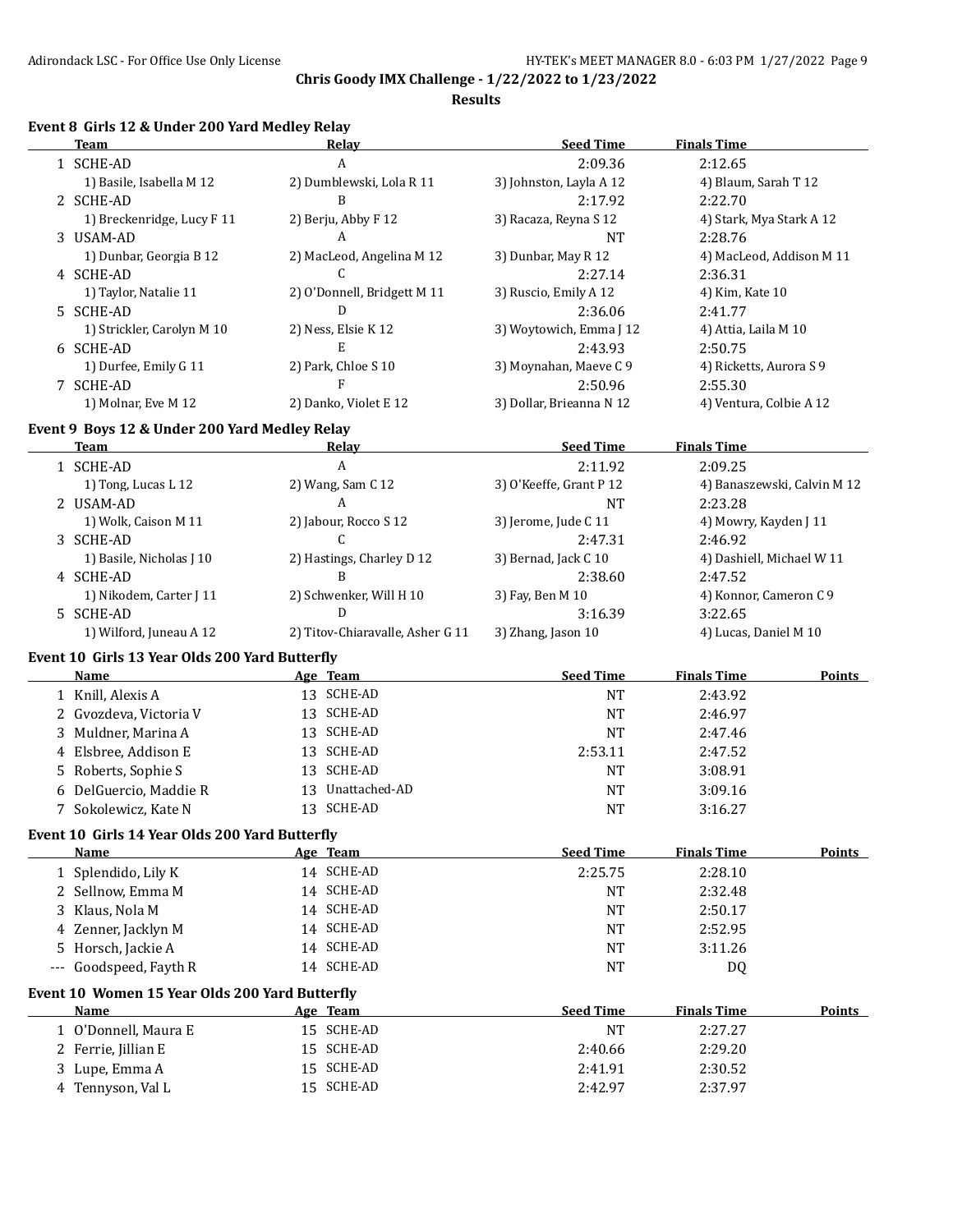| 16 SCHE-AD<br>1 Hart, Jenna K<br>2:10.43<br>2:11.39<br>16 SCHE-AD<br>2 Sellnow, Abigail V<br>2:18.90<br>2:21.59<br>16 SCHE-AD<br>Tandlmayer, Ellie A<br>2:31.22<br>2:26.01<br>3.<br>16 SCHE-AD<br>4 Lyons, Abby M<br>2:35.47<br>2:42.47<br>16 SCHE-AD<br>5 Frisoni, Olympia S<br><b>NT</b><br>2:35.70<br>16 SCHE-AD<br>Cho, Caitlin E<br>2:35.47<br>2:38.01<br>6<br>7 Dusseault, Abby B<br>16 SCHE-AD<br><b>NT</b><br>2:42.53<br>16 SCHE-AD<br>8 Kreig, Hannah M<br>2:47.63<br>2:48.06<br>Event 10 Women 17 Year Olds 200 Yard Butterfly<br><b>Seed Time</b><br><b>Finals Time</b><br>Name<br>Age Team<br><b>Points</b><br>17 SCHE-AD<br>1 Love, Rachel P<br><b>NT</b><br>2:16.18<br>17 SCHE-AD<br>2 Fuson, Jami M<br>2:20.18<br>2:21.90<br>17 SCHE-AD<br>3 Hilt, Eva L<br>2:23.52<br>2:25.92<br>17 USAM-AD<br>4 Rappazzo, Qian M<br><b>NT</b><br>2:38.04<br>17 SCHE-AD<br>5 Klaus, Aileen M<br>2:44.99<br>2:51.64<br>Event 10 Boys 13 Year Olds 200 Yard Butterfly<br><b>Seed Time</b><br><b>Finals Time</b><br>Points<br>Name<br>Age Team<br>13 USAM-AD<br>1:57.24<br>1 Jerome, Christian V<br>2:00.44<br>13 SCHE-AD<br>2 Epperson, Xhayne D<br>2:52.24<br>2:28.26<br>Event 10 Boys 14 Year Olds 200 Yard Butterfly<br><b>Seed Time</b><br><b>Finals Time</b><br>Name<br>Age Team<br>14 SCHE-AD<br>1 Nelson, Quinn M<br>2:03.85<br>2:07.53<br>2 Gregory, John D<br>14 SCHE-AD<br>2:19.65<br>2:17.43<br>3 Sasson, Ya'ir<br>14 Unattached-AD<br>2:11.30<br>2:25.04<br>14 SCHE-AD<br>4 Splendido, Luke J<br><b>NT</b><br>2:27.85<br>5 Orcutt, Andrew T<br>14 USAM-AD<br><b>NT</b><br>2:35.59<br>Event 10 Men 15 Year Olds 200 Yard Butterfly<br>Age Team<br><b>Seed Time</b><br><b>Finals Time</b><br>Name<br>15 SCHE-AD<br>1 Otten, RJ J<br>2:08.58<br>2:10.25<br>15 SCHE-AD<br>2 Coppola, Vince J<br>2:19.09<br>2:11.39<br>15 SCHE-AD<br>3 Wettig, Gabe J<br>2:20.49<br>2:13.31<br>Event 10 Men 16 Year Olds 200 Yard Butterfly<br><b>Seed Time</b><br><b>Finals Time</b><br>Name<br>Age Team<br><b>Points</b><br>16 SCHE-AD<br>1 Goodspeed, Luke R<br><b>NT</b><br>2:21.52<br>Event 11 Girls 13 Year Olds 200 Yard Backstroke<br><b>Seed Time</b><br>Name<br>Age Team<br><b>Finals Time</b><br><b>Points</b><br>13 SCHE-AD<br>2:25.03<br>2:26.68<br>1 Gvozdeva, Victoria V<br>13 Unattached-AD<br>2 DelGuercio, Maddie R<br>2:35.68<br>2:42.30<br>13 SCHE-AD<br>3 Knill, Alexis A<br>2:39.10<br>2:42.30<br>13 SCHE-AD<br>4 Elsbree, Addison E<br>2:38.76<br>2:39.64<br>13 SCHE-AD<br>Sokolewicz, Kate N<br>2:51.75<br>2:41.76<br>5.<br>13 SCHE-AD<br>6 Roberts, Sophie S<br><b>NT</b><br>2:45.40<br>13 SCHE-AD<br>Muldner, Marina A<br>3:02.41<br>2:48.62<br>7<br>Event 11 Girls 14 Year Olds 200 Yard Backstroke<br><b>Seed Time</b><br><b>Finals Time</b><br>Name<br>Age Team<br>14 SCHE-AD<br>2:21.43<br>2:24.69<br>1 Zenner, Jacklyn M | Name | Age Team | <b>Seed Time</b> | <b>Finals Time</b> | <b>Points</b> |
|----------------------------------------------------------------------------------------------------------------------------------------------------------------------------------------------------------------------------------------------------------------------------------------------------------------------------------------------------------------------------------------------------------------------------------------------------------------------------------------------------------------------------------------------------------------------------------------------------------------------------------------------------------------------------------------------------------------------------------------------------------------------------------------------------------------------------------------------------------------------------------------------------------------------------------------------------------------------------------------------------------------------------------------------------------------------------------------------------------------------------------------------------------------------------------------------------------------------------------------------------------------------------------------------------------------------------------------------------------------------------------------------------------------------------------------------------------------------------------------------------------------------------------------------------------------------------------------------------------------------------------------------------------------------------------------------------------------------------------------------------------------------------------------------------------------------------------------------------------------------------------------------------------------------------------------------------------------------------------------------------------------------------------------------------------------------------------------------------------------------------------------------------------------------------------------------------------------------------------------------------------------------------------------------------------------------------------------------------------------------------------------------------------------------------------------------------------------------------------------------------------------------------------------------------------------------------------------------------------------------------------------------------------------------------------------------------------------------------------------------------------------------------------------------------------------------------------------------|------|----------|------------------|--------------------|---------------|
|                                                                                                                                                                                                                                                                                                                                                                                                                                                                                                                                                                                                                                                                                                                                                                                                                                                                                                                                                                                                                                                                                                                                                                                                                                                                                                                                                                                                                                                                                                                                                                                                                                                                                                                                                                                                                                                                                                                                                                                                                                                                                                                                                                                                                                                                                                                                                                                                                                                                                                                                                                                                                                                                                                                                                                                                                                              |      |          |                  |                    |               |
|                                                                                                                                                                                                                                                                                                                                                                                                                                                                                                                                                                                                                                                                                                                                                                                                                                                                                                                                                                                                                                                                                                                                                                                                                                                                                                                                                                                                                                                                                                                                                                                                                                                                                                                                                                                                                                                                                                                                                                                                                                                                                                                                                                                                                                                                                                                                                                                                                                                                                                                                                                                                                                                                                                                                                                                                                                              |      |          |                  |                    |               |
|                                                                                                                                                                                                                                                                                                                                                                                                                                                                                                                                                                                                                                                                                                                                                                                                                                                                                                                                                                                                                                                                                                                                                                                                                                                                                                                                                                                                                                                                                                                                                                                                                                                                                                                                                                                                                                                                                                                                                                                                                                                                                                                                                                                                                                                                                                                                                                                                                                                                                                                                                                                                                                                                                                                                                                                                                                              |      |          |                  |                    |               |
|                                                                                                                                                                                                                                                                                                                                                                                                                                                                                                                                                                                                                                                                                                                                                                                                                                                                                                                                                                                                                                                                                                                                                                                                                                                                                                                                                                                                                                                                                                                                                                                                                                                                                                                                                                                                                                                                                                                                                                                                                                                                                                                                                                                                                                                                                                                                                                                                                                                                                                                                                                                                                                                                                                                                                                                                                                              |      |          |                  |                    |               |
|                                                                                                                                                                                                                                                                                                                                                                                                                                                                                                                                                                                                                                                                                                                                                                                                                                                                                                                                                                                                                                                                                                                                                                                                                                                                                                                                                                                                                                                                                                                                                                                                                                                                                                                                                                                                                                                                                                                                                                                                                                                                                                                                                                                                                                                                                                                                                                                                                                                                                                                                                                                                                                                                                                                                                                                                                                              |      |          |                  |                    |               |
|                                                                                                                                                                                                                                                                                                                                                                                                                                                                                                                                                                                                                                                                                                                                                                                                                                                                                                                                                                                                                                                                                                                                                                                                                                                                                                                                                                                                                                                                                                                                                                                                                                                                                                                                                                                                                                                                                                                                                                                                                                                                                                                                                                                                                                                                                                                                                                                                                                                                                                                                                                                                                                                                                                                                                                                                                                              |      |          |                  |                    |               |
|                                                                                                                                                                                                                                                                                                                                                                                                                                                                                                                                                                                                                                                                                                                                                                                                                                                                                                                                                                                                                                                                                                                                                                                                                                                                                                                                                                                                                                                                                                                                                                                                                                                                                                                                                                                                                                                                                                                                                                                                                                                                                                                                                                                                                                                                                                                                                                                                                                                                                                                                                                                                                                                                                                                                                                                                                                              |      |          |                  |                    |               |
|                                                                                                                                                                                                                                                                                                                                                                                                                                                                                                                                                                                                                                                                                                                                                                                                                                                                                                                                                                                                                                                                                                                                                                                                                                                                                                                                                                                                                                                                                                                                                                                                                                                                                                                                                                                                                                                                                                                                                                                                                                                                                                                                                                                                                                                                                                                                                                                                                                                                                                                                                                                                                                                                                                                                                                                                                                              |      |          |                  |                    |               |
|                                                                                                                                                                                                                                                                                                                                                                                                                                                                                                                                                                                                                                                                                                                                                                                                                                                                                                                                                                                                                                                                                                                                                                                                                                                                                                                                                                                                                                                                                                                                                                                                                                                                                                                                                                                                                                                                                                                                                                                                                                                                                                                                                                                                                                                                                                                                                                                                                                                                                                                                                                                                                                                                                                                                                                                                                                              |      |          |                  |                    |               |
|                                                                                                                                                                                                                                                                                                                                                                                                                                                                                                                                                                                                                                                                                                                                                                                                                                                                                                                                                                                                                                                                                                                                                                                                                                                                                                                                                                                                                                                                                                                                                                                                                                                                                                                                                                                                                                                                                                                                                                                                                                                                                                                                                                                                                                                                                                                                                                                                                                                                                                                                                                                                                                                                                                                                                                                                                                              |      |          |                  |                    |               |
|                                                                                                                                                                                                                                                                                                                                                                                                                                                                                                                                                                                                                                                                                                                                                                                                                                                                                                                                                                                                                                                                                                                                                                                                                                                                                                                                                                                                                                                                                                                                                                                                                                                                                                                                                                                                                                                                                                                                                                                                                                                                                                                                                                                                                                                                                                                                                                                                                                                                                                                                                                                                                                                                                                                                                                                                                                              |      |          |                  |                    |               |
|                                                                                                                                                                                                                                                                                                                                                                                                                                                                                                                                                                                                                                                                                                                                                                                                                                                                                                                                                                                                                                                                                                                                                                                                                                                                                                                                                                                                                                                                                                                                                                                                                                                                                                                                                                                                                                                                                                                                                                                                                                                                                                                                                                                                                                                                                                                                                                                                                                                                                                                                                                                                                                                                                                                                                                                                                                              |      |          |                  |                    |               |
|                                                                                                                                                                                                                                                                                                                                                                                                                                                                                                                                                                                                                                                                                                                                                                                                                                                                                                                                                                                                                                                                                                                                                                                                                                                                                                                                                                                                                                                                                                                                                                                                                                                                                                                                                                                                                                                                                                                                                                                                                                                                                                                                                                                                                                                                                                                                                                                                                                                                                                                                                                                                                                                                                                                                                                                                                                              |      |          |                  |                    |               |
|                                                                                                                                                                                                                                                                                                                                                                                                                                                                                                                                                                                                                                                                                                                                                                                                                                                                                                                                                                                                                                                                                                                                                                                                                                                                                                                                                                                                                                                                                                                                                                                                                                                                                                                                                                                                                                                                                                                                                                                                                                                                                                                                                                                                                                                                                                                                                                                                                                                                                                                                                                                                                                                                                                                                                                                                                                              |      |          |                  |                    |               |
|                                                                                                                                                                                                                                                                                                                                                                                                                                                                                                                                                                                                                                                                                                                                                                                                                                                                                                                                                                                                                                                                                                                                                                                                                                                                                                                                                                                                                                                                                                                                                                                                                                                                                                                                                                                                                                                                                                                                                                                                                                                                                                                                                                                                                                                                                                                                                                                                                                                                                                                                                                                                                                                                                                                                                                                                                                              |      |          |                  |                    |               |
|                                                                                                                                                                                                                                                                                                                                                                                                                                                                                                                                                                                                                                                                                                                                                                                                                                                                                                                                                                                                                                                                                                                                                                                                                                                                                                                                                                                                                                                                                                                                                                                                                                                                                                                                                                                                                                                                                                                                                                                                                                                                                                                                                                                                                                                                                                                                                                                                                                                                                                                                                                                                                                                                                                                                                                                                                                              |      |          |                  |                    |               |
|                                                                                                                                                                                                                                                                                                                                                                                                                                                                                                                                                                                                                                                                                                                                                                                                                                                                                                                                                                                                                                                                                                                                                                                                                                                                                                                                                                                                                                                                                                                                                                                                                                                                                                                                                                                                                                                                                                                                                                                                                                                                                                                                                                                                                                                                                                                                                                                                                                                                                                                                                                                                                                                                                                                                                                                                                                              |      |          |                  |                    |               |
|                                                                                                                                                                                                                                                                                                                                                                                                                                                                                                                                                                                                                                                                                                                                                                                                                                                                                                                                                                                                                                                                                                                                                                                                                                                                                                                                                                                                                                                                                                                                                                                                                                                                                                                                                                                                                                                                                                                                                                                                                                                                                                                                                                                                                                                                                                                                                                                                                                                                                                                                                                                                                                                                                                                                                                                                                                              |      |          |                  |                    |               |
|                                                                                                                                                                                                                                                                                                                                                                                                                                                                                                                                                                                                                                                                                                                                                                                                                                                                                                                                                                                                                                                                                                                                                                                                                                                                                                                                                                                                                                                                                                                                                                                                                                                                                                                                                                                                                                                                                                                                                                                                                                                                                                                                                                                                                                                                                                                                                                                                                                                                                                                                                                                                                                                                                                                                                                                                                                              |      |          |                  |                    |               |
|                                                                                                                                                                                                                                                                                                                                                                                                                                                                                                                                                                                                                                                                                                                                                                                                                                                                                                                                                                                                                                                                                                                                                                                                                                                                                                                                                                                                                                                                                                                                                                                                                                                                                                                                                                                                                                                                                                                                                                                                                                                                                                                                                                                                                                                                                                                                                                                                                                                                                                                                                                                                                                                                                                                                                                                                                                              |      |          |                  |                    |               |
|                                                                                                                                                                                                                                                                                                                                                                                                                                                                                                                                                                                                                                                                                                                                                                                                                                                                                                                                                                                                                                                                                                                                                                                                                                                                                                                                                                                                                                                                                                                                                                                                                                                                                                                                                                                                                                                                                                                                                                                                                                                                                                                                                                                                                                                                                                                                                                                                                                                                                                                                                                                                                                                                                                                                                                                                                                              |      |          |                  |                    |               |
|                                                                                                                                                                                                                                                                                                                                                                                                                                                                                                                                                                                                                                                                                                                                                                                                                                                                                                                                                                                                                                                                                                                                                                                                                                                                                                                                                                                                                                                                                                                                                                                                                                                                                                                                                                                                                                                                                                                                                                                                                                                                                                                                                                                                                                                                                                                                                                                                                                                                                                                                                                                                                                                                                                                                                                                                                                              |      |          |                  |                    | <b>Points</b> |
|                                                                                                                                                                                                                                                                                                                                                                                                                                                                                                                                                                                                                                                                                                                                                                                                                                                                                                                                                                                                                                                                                                                                                                                                                                                                                                                                                                                                                                                                                                                                                                                                                                                                                                                                                                                                                                                                                                                                                                                                                                                                                                                                                                                                                                                                                                                                                                                                                                                                                                                                                                                                                                                                                                                                                                                                                                              |      |          |                  |                    |               |
|                                                                                                                                                                                                                                                                                                                                                                                                                                                                                                                                                                                                                                                                                                                                                                                                                                                                                                                                                                                                                                                                                                                                                                                                                                                                                                                                                                                                                                                                                                                                                                                                                                                                                                                                                                                                                                                                                                                                                                                                                                                                                                                                                                                                                                                                                                                                                                                                                                                                                                                                                                                                                                                                                                                                                                                                                                              |      |          |                  |                    |               |
|                                                                                                                                                                                                                                                                                                                                                                                                                                                                                                                                                                                                                                                                                                                                                                                                                                                                                                                                                                                                                                                                                                                                                                                                                                                                                                                                                                                                                                                                                                                                                                                                                                                                                                                                                                                                                                                                                                                                                                                                                                                                                                                                                                                                                                                                                                                                                                                                                                                                                                                                                                                                                                                                                                                                                                                                                                              |      |          |                  |                    |               |
|                                                                                                                                                                                                                                                                                                                                                                                                                                                                                                                                                                                                                                                                                                                                                                                                                                                                                                                                                                                                                                                                                                                                                                                                                                                                                                                                                                                                                                                                                                                                                                                                                                                                                                                                                                                                                                                                                                                                                                                                                                                                                                                                                                                                                                                                                                                                                                                                                                                                                                                                                                                                                                                                                                                                                                                                                                              |      |          |                  |                    |               |
|                                                                                                                                                                                                                                                                                                                                                                                                                                                                                                                                                                                                                                                                                                                                                                                                                                                                                                                                                                                                                                                                                                                                                                                                                                                                                                                                                                                                                                                                                                                                                                                                                                                                                                                                                                                                                                                                                                                                                                                                                                                                                                                                                                                                                                                                                                                                                                                                                                                                                                                                                                                                                                                                                                                                                                                                                                              |      |          |                  |                    |               |
|                                                                                                                                                                                                                                                                                                                                                                                                                                                                                                                                                                                                                                                                                                                                                                                                                                                                                                                                                                                                                                                                                                                                                                                                                                                                                                                                                                                                                                                                                                                                                                                                                                                                                                                                                                                                                                                                                                                                                                                                                                                                                                                                                                                                                                                                                                                                                                                                                                                                                                                                                                                                                                                                                                                                                                                                                                              |      |          |                  |                    |               |
|                                                                                                                                                                                                                                                                                                                                                                                                                                                                                                                                                                                                                                                                                                                                                                                                                                                                                                                                                                                                                                                                                                                                                                                                                                                                                                                                                                                                                                                                                                                                                                                                                                                                                                                                                                                                                                                                                                                                                                                                                                                                                                                                                                                                                                                                                                                                                                                                                                                                                                                                                                                                                                                                                                                                                                                                                                              |      |          |                  |                    | Points        |
|                                                                                                                                                                                                                                                                                                                                                                                                                                                                                                                                                                                                                                                                                                                                                                                                                                                                                                                                                                                                                                                                                                                                                                                                                                                                                                                                                                                                                                                                                                                                                                                                                                                                                                                                                                                                                                                                                                                                                                                                                                                                                                                                                                                                                                                                                                                                                                                                                                                                                                                                                                                                                                                                                                                                                                                                                                              |      |          |                  |                    |               |
|                                                                                                                                                                                                                                                                                                                                                                                                                                                                                                                                                                                                                                                                                                                                                                                                                                                                                                                                                                                                                                                                                                                                                                                                                                                                                                                                                                                                                                                                                                                                                                                                                                                                                                                                                                                                                                                                                                                                                                                                                                                                                                                                                                                                                                                                                                                                                                                                                                                                                                                                                                                                                                                                                                                                                                                                                                              |      |          |                  |                    |               |
|                                                                                                                                                                                                                                                                                                                                                                                                                                                                                                                                                                                                                                                                                                                                                                                                                                                                                                                                                                                                                                                                                                                                                                                                                                                                                                                                                                                                                                                                                                                                                                                                                                                                                                                                                                                                                                                                                                                                                                                                                                                                                                                                                                                                                                                                                                                                                                                                                                                                                                                                                                                                                                                                                                                                                                                                                                              |      |          |                  |                    |               |
|                                                                                                                                                                                                                                                                                                                                                                                                                                                                                                                                                                                                                                                                                                                                                                                                                                                                                                                                                                                                                                                                                                                                                                                                                                                                                                                                                                                                                                                                                                                                                                                                                                                                                                                                                                                                                                                                                                                                                                                                                                                                                                                                                                                                                                                                                                                                                                                                                                                                                                                                                                                                                                                                                                                                                                                                                                              |      |          |                  |                    |               |
|                                                                                                                                                                                                                                                                                                                                                                                                                                                                                                                                                                                                                                                                                                                                                                                                                                                                                                                                                                                                                                                                                                                                                                                                                                                                                                                                                                                                                                                                                                                                                                                                                                                                                                                                                                                                                                                                                                                                                                                                                                                                                                                                                                                                                                                                                                                                                                                                                                                                                                                                                                                                                                                                                                                                                                                                                                              |      |          |                  |                    |               |
|                                                                                                                                                                                                                                                                                                                                                                                                                                                                                                                                                                                                                                                                                                                                                                                                                                                                                                                                                                                                                                                                                                                                                                                                                                                                                                                                                                                                                                                                                                                                                                                                                                                                                                                                                                                                                                                                                                                                                                                                                                                                                                                                                                                                                                                                                                                                                                                                                                                                                                                                                                                                                                                                                                                                                                                                                                              |      |          |                  |                    |               |
|                                                                                                                                                                                                                                                                                                                                                                                                                                                                                                                                                                                                                                                                                                                                                                                                                                                                                                                                                                                                                                                                                                                                                                                                                                                                                                                                                                                                                                                                                                                                                                                                                                                                                                                                                                                                                                                                                                                                                                                                                                                                                                                                                                                                                                                                                                                                                                                                                                                                                                                                                                                                                                                                                                                                                                                                                                              |      |          |                  |                    |               |
|                                                                                                                                                                                                                                                                                                                                                                                                                                                                                                                                                                                                                                                                                                                                                                                                                                                                                                                                                                                                                                                                                                                                                                                                                                                                                                                                                                                                                                                                                                                                                                                                                                                                                                                                                                                                                                                                                                                                                                                                                                                                                                                                                                                                                                                                                                                                                                                                                                                                                                                                                                                                                                                                                                                                                                                                                                              |      |          |                  |                    |               |
|                                                                                                                                                                                                                                                                                                                                                                                                                                                                                                                                                                                                                                                                                                                                                                                                                                                                                                                                                                                                                                                                                                                                                                                                                                                                                                                                                                                                                                                                                                                                                                                                                                                                                                                                                                                                                                                                                                                                                                                                                                                                                                                                                                                                                                                                                                                                                                                                                                                                                                                                                                                                                                                                                                                                                                                                                                              |      |          |                  |                    |               |
|                                                                                                                                                                                                                                                                                                                                                                                                                                                                                                                                                                                                                                                                                                                                                                                                                                                                                                                                                                                                                                                                                                                                                                                                                                                                                                                                                                                                                                                                                                                                                                                                                                                                                                                                                                                                                                                                                                                                                                                                                                                                                                                                                                                                                                                                                                                                                                                                                                                                                                                                                                                                                                                                                                                                                                                                                                              |      |          |                  |                    |               |
|                                                                                                                                                                                                                                                                                                                                                                                                                                                                                                                                                                                                                                                                                                                                                                                                                                                                                                                                                                                                                                                                                                                                                                                                                                                                                                                                                                                                                                                                                                                                                                                                                                                                                                                                                                                                                                                                                                                                                                                                                                                                                                                                                                                                                                                                                                                                                                                                                                                                                                                                                                                                                                                                                                                                                                                                                                              |      |          |                  |                    |               |
|                                                                                                                                                                                                                                                                                                                                                                                                                                                                                                                                                                                                                                                                                                                                                                                                                                                                                                                                                                                                                                                                                                                                                                                                                                                                                                                                                                                                                                                                                                                                                                                                                                                                                                                                                                                                                                                                                                                                                                                                                                                                                                                                                                                                                                                                                                                                                                                                                                                                                                                                                                                                                                                                                                                                                                                                                                              |      |          |                  |                    |               |
|                                                                                                                                                                                                                                                                                                                                                                                                                                                                                                                                                                                                                                                                                                                                                                                                                                                                                                                                                                                                                                                                                                                                                                                                                                                                                                                                                                                                                                                                                                                                                                                                                                                                                                                                                                                                                                                                                                                                                                                                                                                                                                                                                                                                                                                                                                                                                                                                                                                                                                                                                                                                                                                                                                                                                                                                                                              |      |          |                  |                    |               |
|                                                                                                                                                                                                                                                                                                                                                                                                                                                                                                                                                                                                                                                                                                                                                                                                                                                                                                                                                                                                                                                                                                                                                                                                                                                                                                                                                                                                                                                                                                                                                                                                                                                                                                                                                                                                                                                                                                                                                                                                                                                                                                                                                                                                                                                                                                                                                                                                                                                                                                                                                                                                                                                                                                                                                                                                                                              |      |          |                  |                    |               |
|                                                                                                                                                                                                                                                                                                                                                                                                                                                                                                                                                                                                                                                                                                                                                                                                                                                                                                                                                                                                                                                                                                                                                                                                                                                                                                                                                                                                                                                                                                                                                                                                                                                                                                                                                                                                                                                                                                                                                                                                                                                                                                                                                                                                                                                                                                                                                                                                                                                                                                                                                                                                                                                                                                                                                                                                                                              |      |          |                  |                    |               |
|                                                                                                                                                                                                                                                                                                                                                                                                                                                                                                                                                                                                                                                                                                                                                                                                                                                                                                                                                                                                                                                                                                                                                                                                                                                                                                                                                                                                                                                                                                                                                                                                                                                                                                                                                                                                                                                                                                                                                                                                                                                                                                                                                                                                                                                                                                                                                                                                                                                                                                                                                                                                                                                                                                                                                                                                                                              |      |          |                  |                    |               |
|                                                                                                                                                                                                                                                                                                                                                                                                                                                                                                                                                                                                                                                                                                                                                                                                                                                                                                                                                                                                                                                                                                                                                                                                                                                                                                                                                                                                                                                                                                                                                                                                                                                                                                                                                                                                                                                                                                                                                                                                                                                                                                                                                                                                                                                                                                                                                                                                                                                                                                                                                                                                                                                                                                                                                                                                                                              |      |          |                  |                    |               |
|                                                                                                                                                                                                                                                                                                                                                                                                                                                                                                                                                                                                                                                                                                                                                                                                                                                                                                                                                                                                                                                                                                                                                                                                                                                                                                                                                                                                                                                                                                                                                                                                                                                                                                                                                                                                                                                                                                                                                                                                                                                                                                                                                                                                                                                                                                                                                                                                                                                                                                                                                                                                                                                                                                                                                                                                                                              |      |          |                  |                    | <b>Points</b> |
|                                                                                                                                                                                                                                                                                                                                                                                                                                                                                                                                                                                                                                                                                                                                                                                                                                                                                                                                                                                                                                                                                                                                                                                                                                                                                                                                                                                                                                                                                                                                                                                                                                                                                                                                                                                                                                                                                                                                                                                                                                                                                                                                                                                                                                                                                                                                                                                                                                                                                                                                                                                                                                                                                                                                                                                                                                              |      |          |                  |                    |               |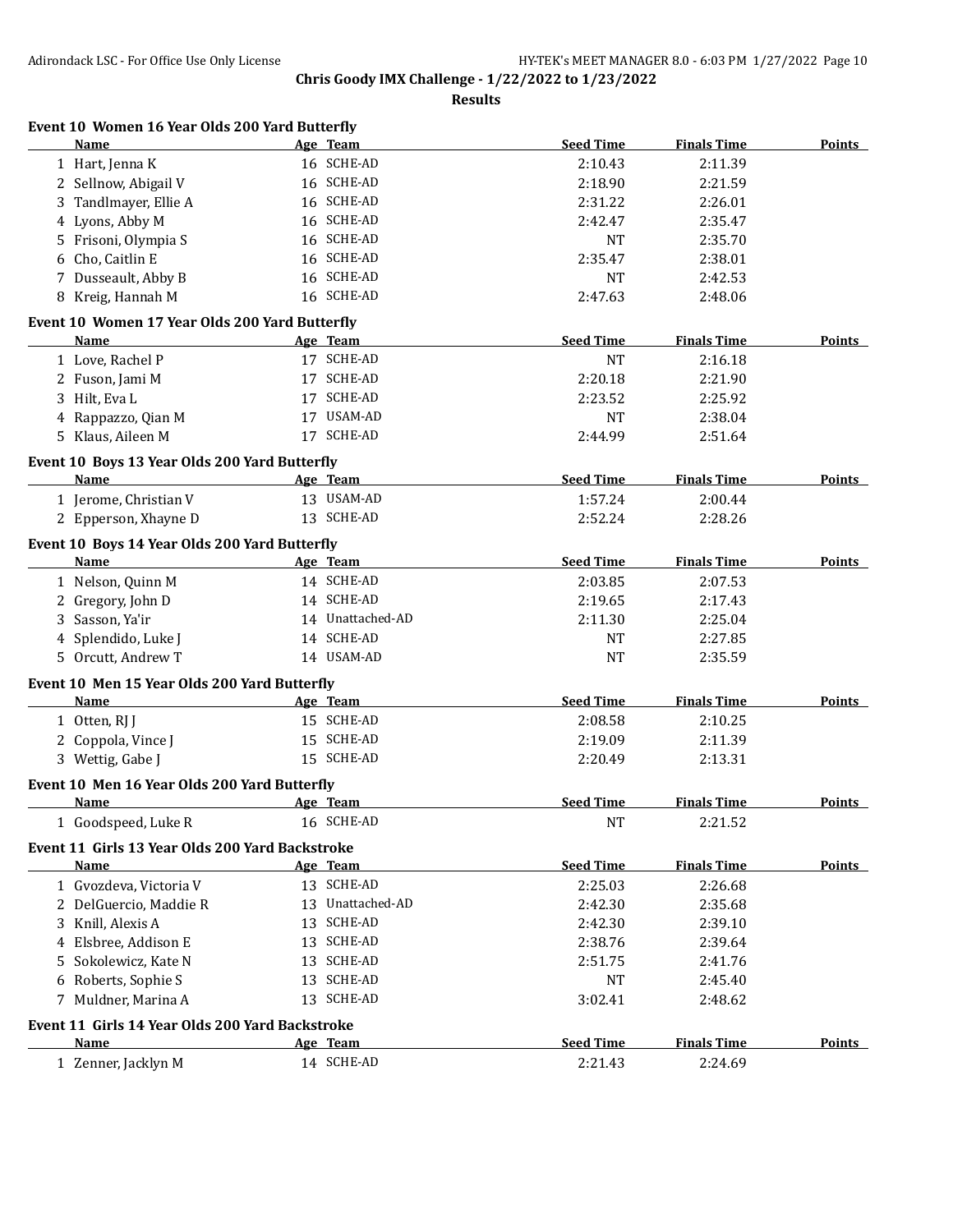|          | (Event 11 Girls 14 Year Olds 200 Yard Backstroke)<br><b>Name</b> |    | Age Team         | <b>Seed Time</b> | <b>Finals Time</b> | <b>Points</b> |
|----------|------------------------------------------------------------------|----|------------------|------------------|--------------------|---------------|
|          | 2 Watson, Avery K                                                |    | 14 SCHE-AD       | 2:33.16          | 2:26.11            |               |
|          | 3 Sellnow, Emma M                                                |    | 14 SCHE-AD       | 2:25.59          | 2:29.40            |               |
|          | 4 Splendido, Lily K                                              |    | 14 SCHE-AD       | 2:43.05          | 2:36.48            |               |
|          | 5 Goodspeed, Fayth R                                             |    | 14 SCHE-AD       | 2:41.70          | 2:37.80            |               |
|          | 6 Grabitzky, Isabella H                                          |    | 14 SCHE-AD       | <b>NT</b>        | 2:39.62            |               |
|          | 7 Klaus, Nola M                                                  |    | 14 SCHE-AD       | 2:50.87          | 2:44.80            |               |
|          | 8 Horsch, Jackie A                                               |    | 14 SCHE-AD       | <b>NT</b>        | 2:51.24            |               |
|          | 9 Oathout, Eve L                                                 |    | 14 USAM-AD       | 3:01.68          | 2:53.33            |               |
|          | Event 11 Women 15 Year Olds 200 Yard Backstroke                  |    |                  |                  |                    |               |
|          | Name                                                             |    | Age Team         | <b>Seed Time</b> | <b>Finals Time</b> | Points        |
|          | 1 Lupe, Emma A                                                   |    | 15 SCHE-AD       | 2:20.20          | 2:19.93            |               |
|          | 2 Tennyson, Val L                                                |    | 15 SCHE-AD       | 2:22.90          | 2:22.92            |               |
| 3        | O'Donnell, Maura E                                               |    | 15 SCHE-AD       | <b>NT</b>        | 2:23.35            |               |
|          | 4 Ferrie, Jillian E                                              |    | 15 SCHE-AD       | 2:31.80          | 2:33.64            |               |
|          | 5 Krein, Alanna R                                                |    | 15 SCHE-AD       | 2:37.83          | 2:38.42            |               |
| $\cdots$ | Turan, Izzy R                                                    |    | 15 USAM-AD       | 3:15.22          | DQ                 |               |
|          | Event 11 Women 16 Year Olds 200 Yard Backstroke                  |    |                  |                  |                    |               |
|          | Name                                                             |    | Age Team         | <b>Seed Time</b> | <b>Finals Time</b> | Points        |
|          | 1 Hart, Jenna K                                                  |    | 16 SCHE-AD       | 2:04.78          | 2:11.18            |               |
|          | 2 Amedio, Mea K                                                  |    | 16 SCHE-AD       | 2:12.00          | 2:13.74            |               |
| 3        | Sellnow, Abigail V                                               |    | 16 SCHE-AD       | 2:14.18          | 2:21.91            |               |
|          | 4 Lyons, Abby M                                                  |    | 16 SCHE-AD       | 2:16.17          | 2:22.75            |               |
|          | 5 Frisoni, Olympia S                                             |    | 16 SCHE-AD       | 2:19.69          | 2:25.47            |               |
|          | 6 Tandlmayer, Ellie A                                            |    | 16 SCHE-AD       | 2:22.24          | 2:28.29            |               |
| 7        | Cho, Caitlin E                                                   |    | 16 SCHE-AD       | 2:22.53          | 2:28.96            |               |
|          | 8 Dusseault, Abby B                                              |    | 16 SCHE-AD       | <b>NT</b>        | 2:29.79            |               |
|          | 9 Kreig, Hannah M                                                |    | 16 SCHE-AD       | 2:48.86          | 2:42.32            |               |
|          | Event 11 Women 17 Year Olds 200 Yard Backstroke                  |    |                  |                  |                    |               |
|          | <b>Name</b>                                                      |    | Age Team         | <b>Seed Time</b> | <b>Finals Time</b> | <b>Points</b> |
|          | 1 Love, Rachel P                                                 |    | 17 SCHE-AD       | 2:05.16          | 2:09.73            |               |
|          | 2 Lindecke, Emma C                                               | 17 | Electric Eels-AD | 2:19.00          | 2:27.39            |               |
|          | 3 Rappazzo, Qian M                                               |    | 17 USAM-AD       | 2:27.84          | 2:27.55            |               |
|          | 4 Fuson, Jami M                                                  | 17 | SCHE-AD          | 2:24.31          | 2:29.14            |               |
|          | 5 Hilt, Eva L                                                    |    | 17 SCHE-AD       | 2:27.82          | 2:33.80            |               |
|          | 6 Klaus, Aileen M                                                |    | 17 SCHE-AD       | 2:38.57          | 2:46.22            |               |
|          | Event 11 Boys 13 Year Olds 200 Yard Backstroke                   |    |                  |                  |                    |               |
|          | Name                                                             |    | Age Team         | <b>Seed Time</b> | <b>Finals Time</b> | <b>Points</b> |
|          | 1 Jerome, Christian V                                            |    | 13 USAM-AD       | 2:16.72          | 2:12.54            |               |
|          | 2 Epperson, Xhayne D                                             |    | 13 SCHE-AD       | <b>NT</b>        | 2:29.22            |               |
|          | Event 11 Boys 14 Year Olds 200 Yard Backstroke                   |    |                  |                  |                    |               |
|          | <b>Name</b>                                                      |    | Age Team         | <b>Seed Time</b> | <b>Finals Time</b> | <b>Points</b> |
|          | 1 Nelson, Quinn M                                                |    | 14 SCHE-AD       | 1:58.71          | 2:04.13            |               |
|          | 2 Gregory, John D                                                |    | 14 SCHE-AD       | 2:16.39          | 2:13.76            |               |
|          | 3 Splendido, Luke J                                              |    | 14 SCHE-AD       | 2:28.33          | 2:21.25            |               |
|          | 4 Sasson, Ya'ir                                                  |    | 14 Unattached-AD | 2:12.30          | 2:25.28            |               |
|          | 5 Orcutt, Andrew T                                               |    | 14 USAM-AD       | 2:27.81          | 2:28.61            |               |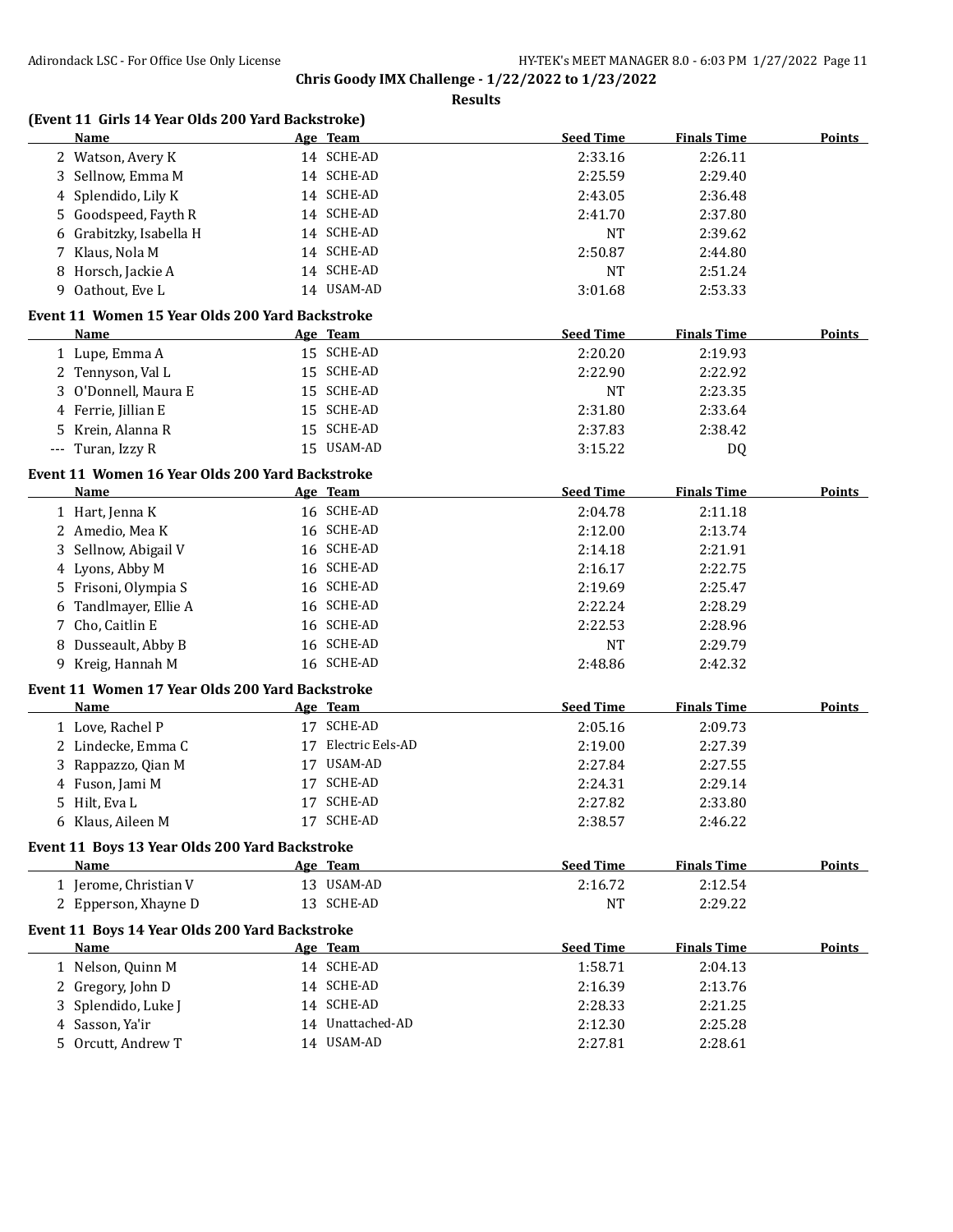|   | Event 11 Men 15 Year Olds 200 Yard Backstroke<br>Name     | Age Team               | <b>Seed Time</b> | <b>Finals Time</b> | <b>Points</b> |
|---|-----------------------------------------------------------|------------------------|------------------|--------------------|---------------|
|   | 1 Coppola, Vince J                                        | 15 SCHE-AD             | 2:19.98          | 2:11.86            |               |
|   | 2 Wettig, Gabe J                                          | 15 SCHE-AD             | 2:16.08          | 2:12.01            |               |
|   | 3 Otten, RJ J                                             | 15 SCHE-AD             | 2:08.81          | 2:14.35            |               |
|   | 4 Carroll, Luke J                                         | 15 Unattached-AD       | 2:52.90          | 2:30.83            |               |
|   | Event 11 Men 16 Year Olds 200 Yard Backstroke             |                        |                  |                    |               |
|   | <b>Name</b>                                               | Age Team               | <b>Seed Time</b> | <b>Finals Time</b> | <b>Points</b> |
|   | 1 Cassella, Louie                                         | 16 Unattached-AD       | 2:09.60          | 2:19.15            |               |
|   | 2 Goodspeed, Luke R                                       | 16 SCHE-AD             | <b>NT</b>        | 2:27.49            |               |
|   |                                                           |                        |                  |                    |               |
|   | Event 12 Girls 13 Year Olds 200 Yard Breaststroke         |                        |                  |                    |               |
|   | Name                                                      | Age Team               | <b>Seed Time</b> | <b>Finals Time</b> | <b>Points</b> |
|   | 1 Roberts, Sophie S                                       | 13 SCHE-AD             | 3:07.05          | 2:58.87            |               |
|   | 2 Elsbree, Addison E                                      | 13 SCHE-AD             | <b>NT</b>        | 3:03.89            |               |
|   | 3 Sokolewicz, Kate N                                      | 13 SCHE-AD             | 3:14.18          | 3:09.02            |               |
|   | 4 Knill, Alexis A                                         | 13 SCHE-AD             | <b>NT</b>        | 3:14.19            |               |
|   | 5 Muldner, Marina A                                       | 13 SCHE-AD             | <b>NT</b>        | 3:14.63            |               |
|   | 6 DelGuercio, Maddie R                                    | 13 Unattached-AD       | <b>NT</b>        | 3:28.09            |               |
|   | Event 12 Girls 14 Year Olds 200 Yard Breaststroke         |                        |                  |                    |               |
|   | Name                                                      | Age Team               | <b>Seed Time</b> | <b>Finals Time</b> | <b>Points</b> |
|   | 1 Goodspeed, Fayth R                                      | 14 SCHE-AD             | 2:40.09          | 2:41.35            |               |
|   | 2 Sellnow, Emma M                                         | 14 SCHE-AD             | NT               | 2:52.21            |               |
|   | 3 Zenner, Jacklyn M                                       | 14 SCHE-AD             | <b>NT</b>        | 2:56.36            |               |
|   | 4 Splendido, Lily K                                       | 14 SCHE-AD             | 3:15.38          | 3:01.64            |               |
|   | 5 Klaus, Nola M                                           | 14 SCHE-AD             | <b>NT</b>        | 3:03.46            |               |
|   | 6 Oathout, Eve L                                          | 14 USAM-AD             | <b>NT</b>        | 3:18.23            |               |
|   | 7 Horsch, Jackie A                                        | 14 SCHE-AD             | <b>NT</b>        | 3:28.67            |               |
|   | 8 Grabitzky, Isabella H                                   | 14 SCHE-AD             | <b>NT</b>        | 3:29.41            |               |
|   | Event 12 Women 15 Year Olds 200 Yard Breaststroke         |                        |                  |                    |               |
|   | <b>Name</b>                                               | Age Team               | <b>Seed Time</b> | <b>Finals Time</b> | Points        |
|   | 1 Ferrie, Jillian E                                       | 15 SCHE-AD             | 2:33.85          | 2:37.48            |               |
|   | 2 O'Donnell, Maura E                                      | 15 SCHE-AD             | 2:39.27          | 2:39.46            |               |
| 3 | Tennyson, Val L                                           | 15 SCHE-AD             | 2:46.94          | 2:49.54            |               |
|   | 4 Lupe, Emma A                                            | 15 SCHE-AD             | 3:20.47          | 3:04.25            |               |
|   | 5 Turan, Izzy R                                           | 15 USAM-AD             | 3:50.99          | 4:38.24            |               |
|   |                                                           |                        |                  |                    |               |
|   | Event 12 Women 16 Year Olds 200 Yard Breaststroke<br>Name |                        | <b>Seed Time</b> | <b>Finals Time</b> | <b>Points</b> |
|   |                                                           | Age Team<br>16 SCHE-AD |                  |                    |               |
|   | 1 Amedio, Mea K                                           | 16 SCHE-AD             | 2:39.10          | 2:37.56            |               |
|   | 2 Hart, Jenna K                                           | 16 SCHE-AD             | 2:43.34          | 2:41.82            |               |
| 3 | Lyons, Abby M                                             | 16 SCHE-AD             | 2:36.15          | 2:44.72            |               |
| 4 | Tandlmayer, Ellie A                                       | 16 SCHE-AD             | 2:44.68          | 2:49.07<br>2:55.11 |               |
| 5 | Dusseault, Abby B                                         | 16 SCHE-AD             | NT               |                    |               |
| 6 | Frisoni, Olympia S                                        | 16 SCHE-AD             | <b>NT</b>        | 2:55.19            |               |
| 7 | Cho, Caitlin E                                            | 16 SCHE-AD             | 2:49.57          | 3:00.07            |               |
| 8 | Sellnow, Abigail V<br>9 Kreig, Hannah M                   | 16 SCHE-AD             | NT               | 3:01.03            |               |
|   |                                                           |                        | <b>NT</b>        | 3:11.72            |               |
|   | Event 12 Women 17 Year Olds 200 Yard Breaststroke         |                        |                  |                    |               |
|   | <b>Name</b>                                               | Age Team               | <b>Seed Time</b> | <b>Finals Time</b> | <b>Points</b> |
|   | 1 Fuson, Jami M                                           | 17 SCHE-AD             | 2:31.71          | 2:32.51            |               |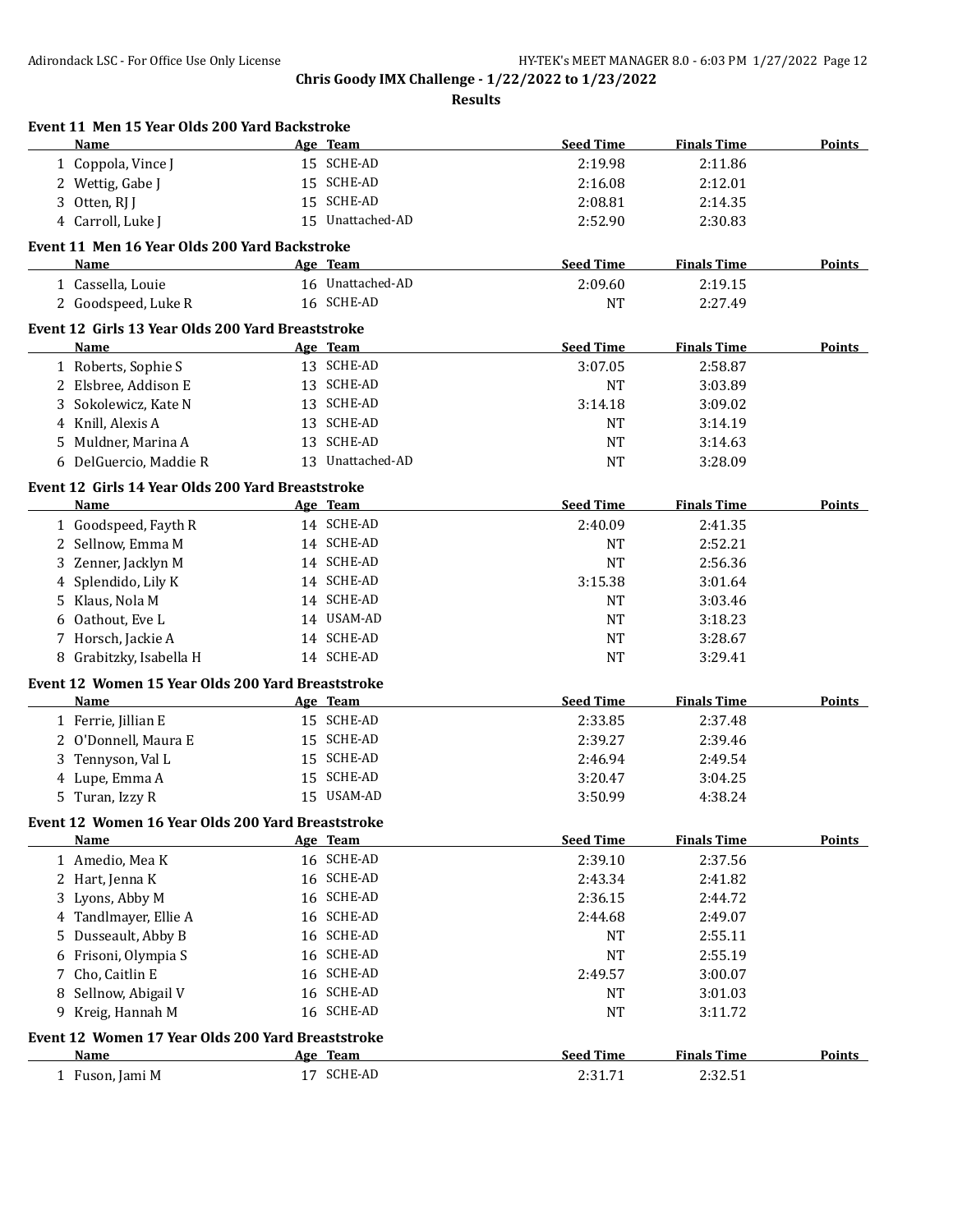|    | (Event 12 Women 17 Year Olds 200 Yard Breaststroke) |                     |                  |                    |               |
|----|-----------------------------------------------------|---------------------|------------------|--------------------|---------------|
|    | Name                                                | Age Team            | <b>Seed Time</b> | <b>Finals Time</b> | <b>Points</b> |
|    | 2 Love, Rachel P                                    | 17 SCHE-AD          | 2:55.79          | 2:42.98            |               |
|    | 3 Bogdanowicz-Wilson, Emma K                        | 17 SCHE-AD          | 2:38.97          | 2:46.04            |               |
|    | 4 Hilt, Eva L                                       | 17 SCHE-AD          | 2:45.63          | 2:48.45            |               |
|    | 5 Rappazzo, Qian M                                  | 17 USAM-AD          | 2:57.57          | 2:53.41            |               |
|    | 6 Lindecke, Emma C                                  | 17 Electric Eels-AD | 2:35.38          | 2:55.79            |               |
|    | 7 Klaus, Aileen M                                   | 17 SCHE-AD          | 3:04.30          | 2:58.36            |               |
|    | Event 12 Boys 13 Year Olds 200 Yard Breaststroke    |                     |                  |                    |               |
|    | Name                                                | Age Team            | <b>Seed Time</b> | <b>Finals Time</b> | Points        |
|    | 1 Jerome, Christian V                               | 13 USAM-AD          | 3:01.12          | 2:33.28            |               |
|    | 2 Epperson, Xhayne D                                | 13 SCHE-AD          | <b>NT</b>        | 2:57.17            |               |
|    | Event 12 Boys 14 Year Olds 200 Yard Breaststroke    |                     |                  |                    |               |
|    | Name                                                | Age Team            | <b>Seed Time</b> | <b>Finals Time</b> | <b>Points</b> |
|    | 1 Splendido, Luke J                                 | 14 SCHE-AD          | 2:36.18          | 2:32.69            |               |
|    | 2 Nelson, Quinn M                                   | 14 SCHE-AD          | <b>NT</b>        | 2:32.88            |               |
|    | 3 Gregory, John D                                   | 14 SCHE-AD          | 3:01.18          | 2:38.45            |               |
|    | 4 Sasson, Ya'ir                                     | 14 Unattached-AD    | 2:24.45          | 2:55.95            |               |
|    | 5 Orcutt, Andrew T                                  | 14 USAM-AD          | 2:57.95          | 3:02.12            |               |
|    | Event 12 Men 15 Year Olds 200 Yard Breaststroke     |                     |                  |                    |               |
|    | Name                                                | Age Team            | <b>Seed Time</b> | <b>Finals Time</b> | <b>Points</b> |
|    | 1 Coppola, Vince J                                  | 15 SCHE-AD          | 2:39.25          | 2:29.35            |               |
|    | 2 Otten, RJ J                                       | 15 SCHE-AD          | 2:28.42          | 2:31.92            |               |
|    | 3 Wettig, Gabe J                                    | 15 SCHE-AD          | 2:41.56          | 2:45.16            |               |
|    | 4 Carroll, Luke J                                   | 15 Unattached-AD    | 3:08.03          | 2:58.34            |               |
|    | Event 12 Men 16 Year Olds 200 Yard Breaststroke     |                     |                  |                    |               |
|    | Name                                                | Age Team            | <b>Seed Time</b> | <b>Finals Time</b> | <b>Points</b> |
|    | 1 Goodspeed, Luke R                                 | 16 SCHE-AD          | 2:15.76          | 2:21.19            |               |
|    | 2 Cassella, Louie                                   | 16 Unattached-AD    | 2:16.64          | 2:30.19            |               |
|    | Event 13 Girls 13 Year Olds 200 Yard IM             |                     |                  |                    |               |
|    | Name                                                | Age Team            | <b>Seed Time</b> | <b>Finals Time</b> | <b>Points</b> |
|    | 1 Gvozdeva, Victoria V                              | 13 SCHE-AD          | 2:31.38          | 2:32.90            |               |
|    | 2 Elsbree, Addison E                                | 13 SCHE-AD          | 2:39.60          | 2:40.34            |               |
|    | 3 Knill, Alexis A                                   | 13 SCHE-AD          | 2:49.05          | 2:42.15            |               |
|    | 4 Muldner, Marina A                                 | 13 SCHE-AD          | 2:33.81          | 2:42.16            |               |
|    | 5 Sokolewicz, Kate N                                | 13 SCHE-AD          | 2:53.02          | 2:47.39            |               |
|    | 6 Roberts, Sophie S                                 | 13 SCHE-AD          | 2:57.40          | 2:49.87            |               |
|    | 7 DelGuercio, Maddie R                              | 13 Unattached-AD    | 2:53.13          | 2:53.98            |               |
|    | Event 13 Girls 14 Year Olds 200 Yard IM             |                     |                  |                    |               |
|    | Name                                                | Age Team            | <b>Seed Time</b> | <b>Finals Time</b> | <b>Points</b> |
|    | 1 Sellnow, Emma M                                   | 14 SCHE-AD          | 2:26.73          | 2:26.98            |               |
|    | 2 Goodspeed, Fayth R                                | 14 SCHE-AD          | 2:33.95          | 2:30.87            |               |
| 3  | Splendido, Lily K                                   | 14 SCHE-AD          | 2:35.01          | 2:35.69            |               |
|    | 4 Zenner, Jacklyn M                                 | 14 SCHE-AD          | 2:32.33          | 2:38.94            |               |
| 5. | Klaus, Nola M                                       | 14 SCHE-AD          | 2:47.59          | 2:45.26            |               |
|    | 6 Grabitzky, Isabella H                             | 14 SCHE-AD          | 2:57.19          | 2:50.92            |               |
| 7  | Oathout, Eve L                                      | 14 USAM-AD          | 2:54.58          | 2:52.23            |               |
|    | 8 Horsch, Jackie A                                  | 14 SCHE-AD          | 2:56.68          | 2:58.79            |               |
|    |                                                     |                     |                  |                    |               |